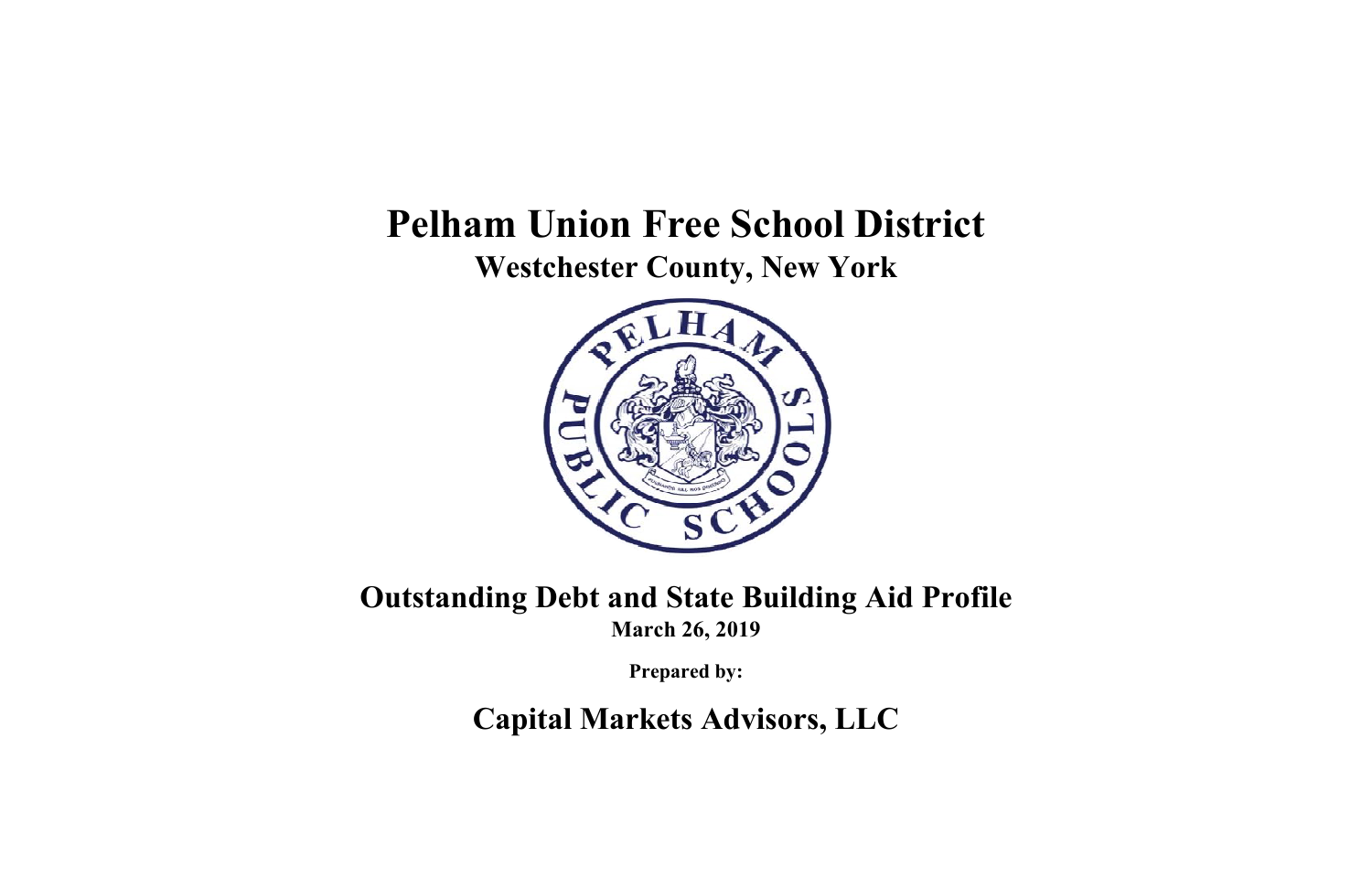|                    |                                        |                                        |                                          |                                               |                   |                                                                       |                                                                                                      | <b>Estimated Additional Local Share (May 2018 Vote)</b>                        |                                    |                       |
|--------------------|----------------------------------------|----------------------------------------|------------------------------------------|-----------------------------------------------|-------------------|-----------------------------------------------------------------------|------------------------------------------------------------------------------------------------------|--------------------------------------------------------------------------------|------------------------------------|-----------------------|
| <b>Fiscal Year</b> | <b>Existing Debt</b><br><b>Service</b> | <b>Existing</b><br><b>Building Aid</b> | <b>Existing Local</b><br>Share/(Benefit) | <b>Local Share</b><br>Capacity vs.<br>2018-19 |                   | <b>New Hutchison</b><br>Building \$42,400,000<br>$(30 \text{ years})$ | <b>Middle</b><br>School/High<br>School<br><b>Renovations</b><br>\$11,697,551<br>$(15 \text{ years})$ | <b>Prospect Hill</b><br><b>Renovations/Additions</b><br>\$3,427,341 (20 years) | <b>Total</b><br><b>Local Share</b> | <b>Fiscal</b><br>Year |
| 2018-19            | 3,559,119                              | 2,027,982                              | 1,531,136                                |                                               |                   |                                                                       |                                                                                                      |                                                                                |                                    | 2018-19               |
| 2019-20            | 3,547,403                              | 1,512,300                              | 2,035,103                                |                                               |                   | $\Omega$                                                              | \$0                                                                                                  | \$0                                                                            | \$0                                | 2019-20               |
| 2020-21            | 3,522,759                              | 1,030,482                              | 2,492,278                                |                                               | BANS              | 403,500                                                               | \$773,505                                                                                            | \$77,115                                                                       | \$1,254,120                        | 2020-21               |
| 2021-22            | 3,525,254                              | 1,030,482                              | 2,494,772                                |                                               | <b>BANs/Bonds</b> | 1,248,407                                                             | \$516,353                                                                                            | \$30,981                                                                       | \$1,795,741                        | 2021-22               |
| 2022-23            | 3,516,531                              | 1,030,482                              | 2,486,049                                |                                               | Bonds >>          | 1,790,993                                                             | \$512,584                                                                                            | \$131,385                                                                      | \$2,434,962                        | 2022-23               |
| 2023-24            | 3,506,756                              | 1,030,482                              | 2,476,274                                |                                               |                   | 1,790,832                                                             | \$513,545                                                                                            | \$131,843                                                                      | \$2,436,220                        | 2023-24               |
| 2024-25            | 3,497,106                              | 1,026,004                              | 2,471,103                                |                                               |                   | 1,789,772                                                             | \$514,132                                                                                            | \$128,806                                                                      | \$2,432,709                        | 2024-25               |
| 2025-26            | 3,494,531                              | 318,767                                | 3,175,764                                |                                               |                   | 1,793,042                                                             | \$514,197                                                                                            | \$130,687                                                                      | \$2,437,925                        | 2025-26               |
| 2026-27            | 2,918,906                              | 129,841                                | 2,789,065                                |                                               |                   | 1,790,417                                                             | \$513,583                                                                                            | \$132,402                                                                      | \$2,436,402                        | 2026-27               |
| 2027-28            | 2,912,788                              | 129,841                                | 2,782,947                                |                                               |                   | 1,791,769                                                             | \$512,275                                                                                            | \$128,986                                                                      | \$2,433,030                        | 2027-28               |
| 2028-29            | 2,907,538                              | 129,841                                | 2,777,697                                |                                               |                   | 1,792,020                                                             | \$515,258                                                                                            | \$130,435                                                                      | \$2,437,713                        | 2028-29               |
| 2029-30            | 2,912,025                              | 129,841                                | 2,782,184                                |                                               |                   | 1,791,147                                                             | \$512,404                                                                                            | \$131,691                                                                      | \$2,435,242                        | 2029-30               |
| 2030-31            | 238,650                                | 129,841                                | 108,809                                  | (1,422,327)                                   |                   | 1,789,064                                                             | \$513,728                                                                                            | \$127,798                                                                      | \$2,430,590                        | 2030-31               |
| 2031-32            | 236,900                                | 117,041                                | 119,859                                  | (1,411,278)                                   |                   | 1,790,502                                                             | \$513,928                                                                                            | \$128,726                                                                      | \$2,433,156                        | 2031-32               |
| 2032-33            |                                        | 104,241                                | (104, 241)                               | (1,635,378)                                   |                   | 1,790,177                                                             | \$512,888                                                                                            | \$129,385                                                                      | \$2,432,449                        | 2032-33               |
| 2033-34            |                                        | 10,088                                 | (10,088)                                 | (1, 541, 224)                                 |                   | 1,792,847                                                             | \$515,484                                                                                            | \$129,748                                                                      | \$2,438,079                        | 2033-34               |
| 2034-35            |                                        | 5,044                                  | (5,044)                                  | (1,536,180)                                   |                   | 1,788,586                                                             | \$511,810                                                                                            | \$129,825                                                                      | \$2,430,221                        | 2034-35               |
| 2035-36            |                                        |                                        |                                          | (1,531,136)                                   |                   | 1,792,534                                                             |                                                                                                      | \$129,646                                                                      | \$1,922,180                        | 2035-36               |
| 2036-37            |                                        |                                        |                                          | (1,531,136)                                   |                   | 1,789,787                                                             |                                                                                                      | \$129,234                                                                      | \$1,919,021                        | 2036-37               |
| 2037-38            |                                        |                                        |                                          | (1,531,136)                                   |                   | 1,790,374                                                             |                                                                                                      | \$128,594                                                                      | \$1,918,968                        | 2037-38               |
| 2038-39            |                                        |                                        |                                          | (1,531,136)                                   |                   | 1,789,120                                                             |                                                                                                      | \$132,639                                                                      | \$1,921,759                        | 2038-39               |
| 2039-40            |                                        |                                        |                                          | (1,531,136)                                   |                   | 1,790,911                                                             |                                                                                                      | \$131,364                                                                      | \$1,922,275                        | 2039-40               |
| 2040-41            |                                        |                                        |                                          | (1,531,136)                                   |                   | 1,790,711                                                             |                                                                                                      | \$129,844                                                                      | \$1,920,555                        | 2040-41               |
| 2041-42            |                                        |                                        |                                          | (1,531,136)                                   |                   | 1,788,558                                                             |                                                                                                      |                                                                                | \$1,788,558                        | 2041-42               |
| 2042-43            |                                        |                                        |                                          | (1,531,136)                                   |                   | 1,789,423                                                             |                                                                                                      |                                                                                | \$1,789,423                        | 2042-43               |
| 2043-44            |                                        |                                        |                                          | (1,531,136)                                   |                   | 1,793,203                                                             |                                                                                                      |                                                                                | \$1,793,203                        | 2043-44               |
| 2044-45            |                                        |                                        |                                          | (1,531,136)                                   |                   | 1,789,956                                                             |                                                                                                      |                                                                                | \$1,789,956                        | 2044-45               |
| 2045-46            |                                        |                                        |                                          | (1,531,136)                                   |                   | 1,789,745                                                             |                                                                                                      |                                                                                | \$1,789,745                        | 2045-46               |
| 2046-47            |                                        |                                        |                                          | (1,531,136)                                   |                   | 1,792,486                                                             |                                                                                                      |                                                                                | \$1,792,486                        | 2046-47               |
| 2047-48            |                                        |                                        |                                          | (1,531,136)                                   |                   | 1,788,256                                                             |                                                                                                      |                                                                                | \$1,788,256                        | 2047-48               |
| 2048-49            |                                        |                                        |                                          | (1,531,136)                                   |                   | 1,791,967                                                             |                                                                                                      |                                                                                | \$1,791,967                        | 2048-49               |
| 2049-50            |                                        |                                        |                                          | (1,531,136)                                   |                   | 1,788,528                                                             |                                                                                                      |                                                                                | \$1,788,528                        | 2049-50               |
| 2049-50            |                                        |                                        |                                          | (1,531,136)                                   |                   | 1,792,848                                                             |                                                                                                      |                                                                                | \$1,792,848                        | 2050-51               |
| <b>TOTALS</b>      | \$<br>40,296,267                       | $$9,892,599$ \$                        | 30,403,668                               |                                               |                   | \$<br>53,581,478                                                      | \$<br>7,965,673                                                                                      | \$<br>2,581,130                                                                | \$64,128,280                       |                       |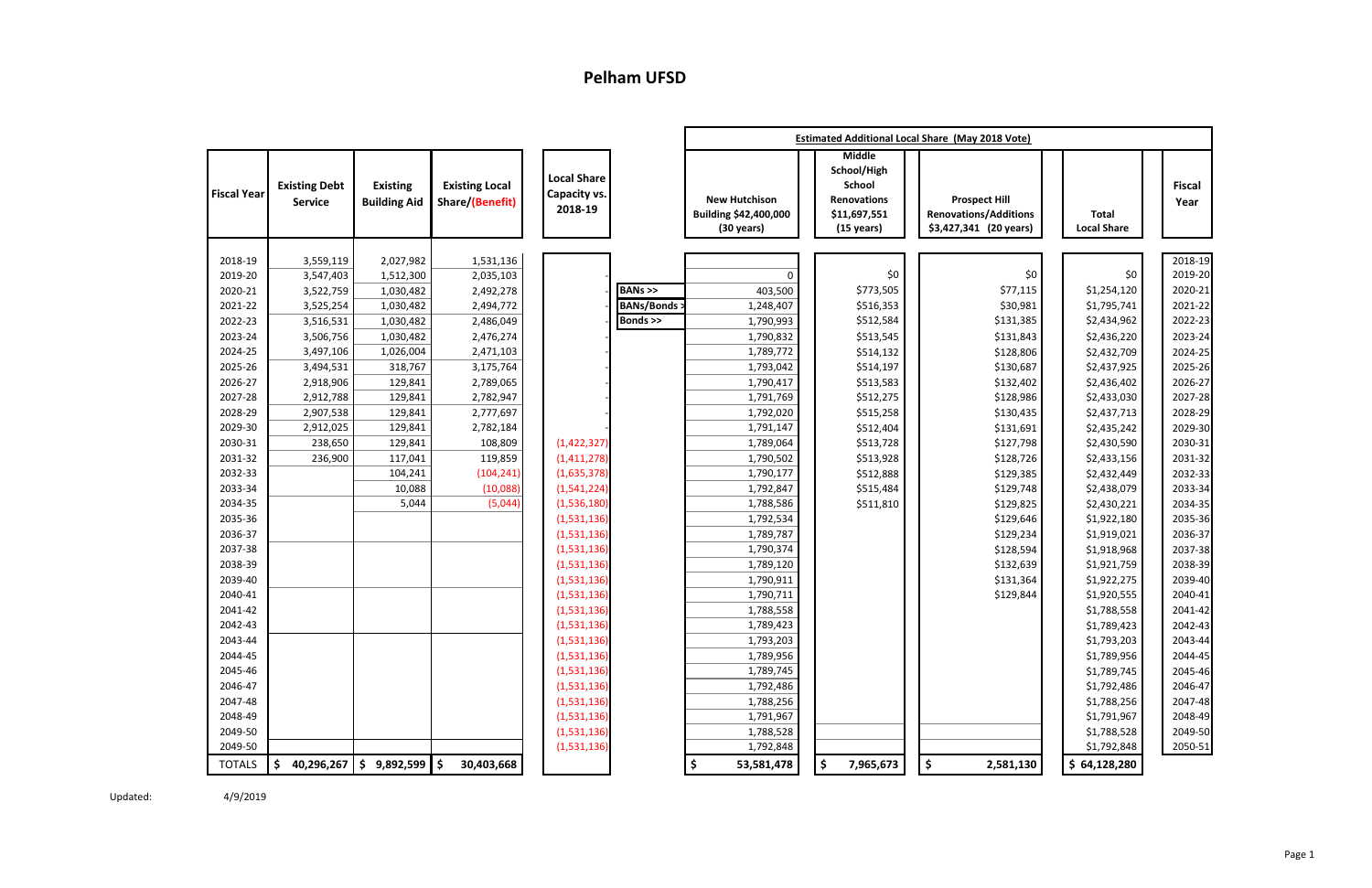### **Project Filing**  (subject to change)

# Building Name: Hutchinson

| SED Approval:    | $Oct-19$ |
|------------------|----------|
| $+18$ mos.       | Apr-21   |
| SA-139 Filing:   | $Oct-20$ |
| FCR Filing:      | Dec-21   |
| Aid Start:       | 2021-22  |
| Aid Payments/vr: | 2        |

| <b>Building Aid Ratio:</b>    | 43.90%       |  |
|-------------------------------|--------------|--|
| <b>Unaidable Costs:</b>       | \$25,093,094 |  |
|                               |              |  |
| <b>Bonds/BANs:</b>            | \$42,400,000 |  |
| <b>Capital Reserve Funds:</b> | \$0          |  |
| <b>Total Project Cost:</b>    | \$42,400,000 |  |
| <b>Vote Date:</b>             | May 15, 2018 |  |
| District:                     | Pelham UFSD  |  |

| Total                      | Total                  | Net Local                  |              |
|----------------------------|------------------------|----------------------------|--------------|
| <b>Debt Service</b>        | <b>Building Aid</b>    | Share                      | FY           |
| \$0                        | \$0                    |                            |              |
| \$403,500                  | \$0                    | \$0<br>\$403,500           | 2020         |
|                            |                        | \$1,248,407                | 2021         |
| \$1,619,000                | \$370,593              |                            | 2022         |
| \$2,161,586                | \$370,593              | \$1,790,993                | 2023<br>2024 |
| \$2,161,425<br>\$2,160,365 | \$370,593<br>\$370,593 | \$1,790,832<br>\$1,789,772 | 2025         |
| \$2,163,635                | \$370,593              | \$1,793,042                | 2026         |
| \$2,161,010                | \$370,593              | \$1,790,417                | 2027         |
| \$2,162,362                | \$370,593              | \$1,791,769                | 2028         |
| \$2,162,613                | \$370,593              | \$1,792,020                | 2029         |
| \$2,161,740                | \$370,593              | \$1,791,147                | 2030         |
| \$2,159,657                | \$370,593              | \$1,789,064                | 2031         |
| \$2,161,095                |                        | \$1,790,502                | 2032         |
| \$2,160,770                | \$370,593<br>\$370,593 | \$1,790,177                | 2033         |
| \$2,163,440                | \$370,593              | \$1,792,847                | 2034         |
| \$2,159,179                | \$370,593              | \$1,788,586                | 2035         |
| \$2,163,127                | \$370,593              | \$1,792,534                | 2036         |
| \$2,160,380                | \$370,593              | \$1,789,787                | 2037         |
| \$2,160,967                | \$370,593              | \$1,790,374                | 2038         |
| \$2,159,713                | \$370,593              | \$1,789,120                | 2039         |
| \$2,161,504                | \$370,593              | \$1,790,911                | 2040         |
| \$2,161,304                | \$370,593              | \$1,790,711                | 2041         |
| \$2,159,151                | \$370,593              | \$1,788,558                | 2042         |
| \$2,160,016                | \$370,593              | \$1,789,423                | 2043         |
| \$2,163,796                | \$370,593              | \$1,793,203                | 2044         |
| \$2,160,549                | \$370,593              | \$1,789,956                | 2045         |
| \$2,160,338                | \$370,593              | \$1,789,745                | 2046         |
| \$2,163,079                | \$370,593              | \$1,792,486                | 2047         |
| \$2,158,849                | \$370,593              | \$1,788,256                | 2048         |
| \$2,162,560                | \$370,593              | \$1,791,967                | 2049         |
| \$2,159,121                | \$370,593              | \$1,788,528                | 2050         |
| \$2,163,441                | \$370,593              | \$1,792,848                | 2051         |
| \$64,699,268               | \$11,117,790           | \$53,581,478               |              |
|                            |                        |                            |              |

#### **Project Borrowing Assumptions** (subject to change)

[Est]

[Est] [Est] **◦** *\$8.6M BAN issued July 2019 to July 2020* **◦** *\$14M BAN issued Nov 2019 to July 2020* **◦** *Previous BANs redeemed with \$42.4M BAN in July 2021* **◦** *\$42.4M BANs redeemed with Bonds in July 2021*

Project Cost: \$42,400,000

| Aidable %:         | 40.8%               |                     |           |                       |                     |              |                             |                     |                     |                     |                  |           |
|--------------------|---------------------|---------------------|-----------|-----------------------|---------------------|--------------|-----------------------------|---------------------|---------------------|---------------------|------------------|-----------|
| <b>Aided Cost:</b> | \$17,306,906        |                     |           | <b>Various - BANs</b> |                     |              | \$41,735,000 - Serial Bonds |                     |                     |                     |                  |           |
|                    |                     | Total               |           |                       | <b>Total</b>        |              |                             | <b>Total</b>        | <b>Total</b>        | Total               | <b>Net Local</b> |           |
| <u>FY:</u>         | <b>Building Aid</b> | <b>Building Aid</b> | Principal | <b>Net Interest</b>   | <b>Debt Service</b> | Principal    | Interest                    | <b>Debt Service</b> | <b>Debt Service</b> | <b>Building Aid</b> | Share            | <u>FY</u> |
| 2020               | \$0                 | \$0                 | \$0       | \$0                   | \$0                 |              |                             |                     | \$0                 | \$0                 | \$0              | 2020      |
| 2021               | \$0                 | \$0                 | \$0       | \$403,500             | \$403,500           |              |                             |                     | \$403,500           | \$0                 | \$403,500        | 2021      |
| 2022               | \$370,593           | \$370,593           | \$665,000 | \$954,000             | \$1,619,000         |              |                             |                     | \$1,619,000         | \$370,593           | \$1,248,407      | 2022      |
| 2023               | \$370,593           | \$370,593           |           |                       |                     | \$440,000    | \$1,721,586                 | \$2,161,586         | \$2,161,586         | \$370,593           | \$1,790,993      | 2023      |
| 2024               | \$370,593           | \$370,593           |           |                       |                     | \$1,030,000  | \$1,131,425                 | \$2,161,425         | \$2,161,425         | \$370,593           | \$1,790,832      | 2024      |
| 2025               | \$370,593           | \$370,593           |           |                       |                     | \$1,050,000  | \$1,110,365                 | \$2,160,365         | \$2,160,365         | \$370,593           | \$1,789,772      | 2025      |
| 2026               | \$370,593           | \$370,593           |           |                       |                     | \$1,075,000  | \$1,088,635                 | \$2,163,635         | \$2,163,635         | \$370,593           | \$1,793,042      | 2026      |
| 2027               | \$370,593           | \$370,593           |           |                       |                     | \$1,095,000  | \$1,066,010                 | \$2,161,010         | \$2,161,010         | \$370,593           | \$1,790,417      | 2027      |
| 2028               | \$370,593           | \$370,593           |           |                       |                     | \$1,120,000  | \$1,042,362                 | \$2,162,362         | \$2,162,362         | \$370,593           | \$1,791,769      | 2028      |
| 2029               | \$370,593           | \$370,593           |           |                       |                     | \$1,145,000  | \$1,017,613                 | \$2,162,613         | \$2,162,613         | \$370,593           | \$1,792,020      | 2029      |
| 2030               | \$370,593           | \$370,593           |           |                       |                     | \$1,170,000  | \$991,740                   | \$2,161,740         | \$2,161,740         | \$370,593           | \$1,791,147      | 2030      |
| 2031               | \$370,593           | \$370,593           |           |                       |                     | \$1,195,000  | \$964,657                   | \$2,159,657         | \$2,159,657         | \$370,593           | \$1,789,064      | 2031      |
| 2032               | \$370,593           | \$370,593           |           |                       |                     | \$1,225,000  | \$936,095                   | \$2,161,095         | \$2,161,095         | \$370,593           | \$1,790,502      | 2032      |
| 2033               | \$370,593           | \$370,593           |           |                       |                     | \$1,255,000  | \$905,770                   | \$2,160,770         | \$2,160,770         | \$370,593           | \$1,790,177      | 2033      |
| 2034               | \$370,593           | \$370,593           |           |                       |                     | \$1,290,000  | \$873,440                   | \$2,163,440         | \$2,163,440         | \$370,593           | \$1,792,847      | 2034      |
| 2035               | \$370,593           | \$370,593           |           |                       |                     | \$1,320,000  | \$839,179                   | \$2,159,179         | \$2,159,179         | \$370,593           | \$1,788,586      | 2035      |
| 2036               | \$370,593           | \$370,593           |           |                       |                     | \$1,360,000  | \$803,127                   | \$2,163,127         | \$2,163,127         | \$370,593           | \$1,792,534      | 2036      |
| 2037               | \$370,593           | \$370,593           |           |                       |                     | \$1,395,000  | \$765,380                   | \$2,160,380         | \$2,160,380         | \$370,593           | \$1,789,787      | 2037      |
| 2038               | \$370,593           | \$370,593           |           |                       |                     | \$1,435,000  | \$725,967                   | \$2,160,967         | \$2,160,967         | \$370,593           | \$1,790,374      | 2038      |
| 2039               | \$370,593           | \$370,593           |           |                       |                     | \$1,475,000  | \$684,713                   | \$2,159,713         | \$2,159,713         | \$370,593           | \$1,789,120      | 2039      |
| 2040               | \$370,593           | \$370,593           |           |                       |                     | \$1,520,000  | \$641,504                   | \$2,161,504         | \$2,161,504         | \$370,593           | \$1,790,911 2040 |           |
| 2041               | \$370,593           | \$370,593           |           |                       |                     | \$1,565,000  | \$596,304                   | \$2,161,304         | \$2,161,304         | \$370,593           | \$1,790,711 2041 |           |
| 2042               | \$370,593           | \$370,593           |           |                       |                     | \$1,610,000  | \$549,151                   | \$2,159,151         | \$2,159,151         | \$370,593           | \$1,788,558      | 2042      |
| 2043               | \$370,593           | \$370,593           |           |                       |                     | \$1,660,000  | \$500,016                   | \$2,160,016         | \$2,160,016         | \$370,593           | \$1,789,423      | 2043      |
| 2044               | \$370,593           | \$370,593           |           |                       |                     | \$1,715,000  | \$448,796                   | \$2,163,796         | \$2,163,796         | \$370,593           | \$1,793,203      | 2044      |
| 2045               | \$370,593           | \$370,593           |           |                       |                     | \$1,765,000  | \$395,549                   | \$2,160,549         | \$2,160,549         | \$370,593           | \$1,789,956      | 2045      |
| 2046               | \$370,593           | \$370,593           |           |                       |                     | \$1,820,000  | \$340,338                   | \$2,160,338         | \$2,160,338         | \$370,593           | \$1,789,745      | 2046      |
| 2047               | \$370,593           | \$370,593           |           |                       |                     | \$1,880,000  | \$283,079                   | \$2,163,079         | \$2,163,079         | \$370,593           | \$1,792,486      | 2047      |
| 2048               | \$370,593           | \$370,593           |           |                       |                     | \$1,935,000  | \$223,849                   | \$2,158,849         | \$2,158,849         | \$370,593           | \$1,788,256      | 2048      |
| 2049               | \$370,593           | \$370,593           |           |                       |                     | \$2,000,000  | \$162,560                   | \$2,162,560         | \$2,162,560         | \$370,593           | \$1,791,967      | 2049      |
| 2050               | \$370,593           | \$370,593           |           |                       |                     | \$2,060,000  | \$99,121                    | \$2,159,121         | \$2,159,121         | \$370,593           | \$1,788,528      | 2050      |
| 2051               | \$370,593           | \$370,593           |           |                       |                     | \$2,130,000  | \$33,441                    | \$2,163,441         | \$2,163,441         | \$370,593           | \$1,792,848      | 2051      |
| Total              | \$11,117,790        | \$11,117,790        | \$665,000 | \$1,357,500           | \$2,022,500         | \$41,735,000 | \$20,941,768                | \$62,676,768        | \$64,699,268        | \$11,117,790        | \$53,581,478     |           |

#### **Additional Key Assumptions:**

**◦ BANs** *interest rates estimated at 2.25%*

**◦** *Bond Rates estimated at 2.95% (MMD 'Aaa' rates as of 3/26/19 plus 50 basis points for market movement)*

**◦** *State Assumed Amortization Rate 2.50%* 

**◦** *Project Costs are 40.8% Aided (Note: Aid is only paid on the lesser of MCA and Approved Project Costs)*

**◦** *Aid is paid 18 months after CAD and once the Final Cost Report is filed*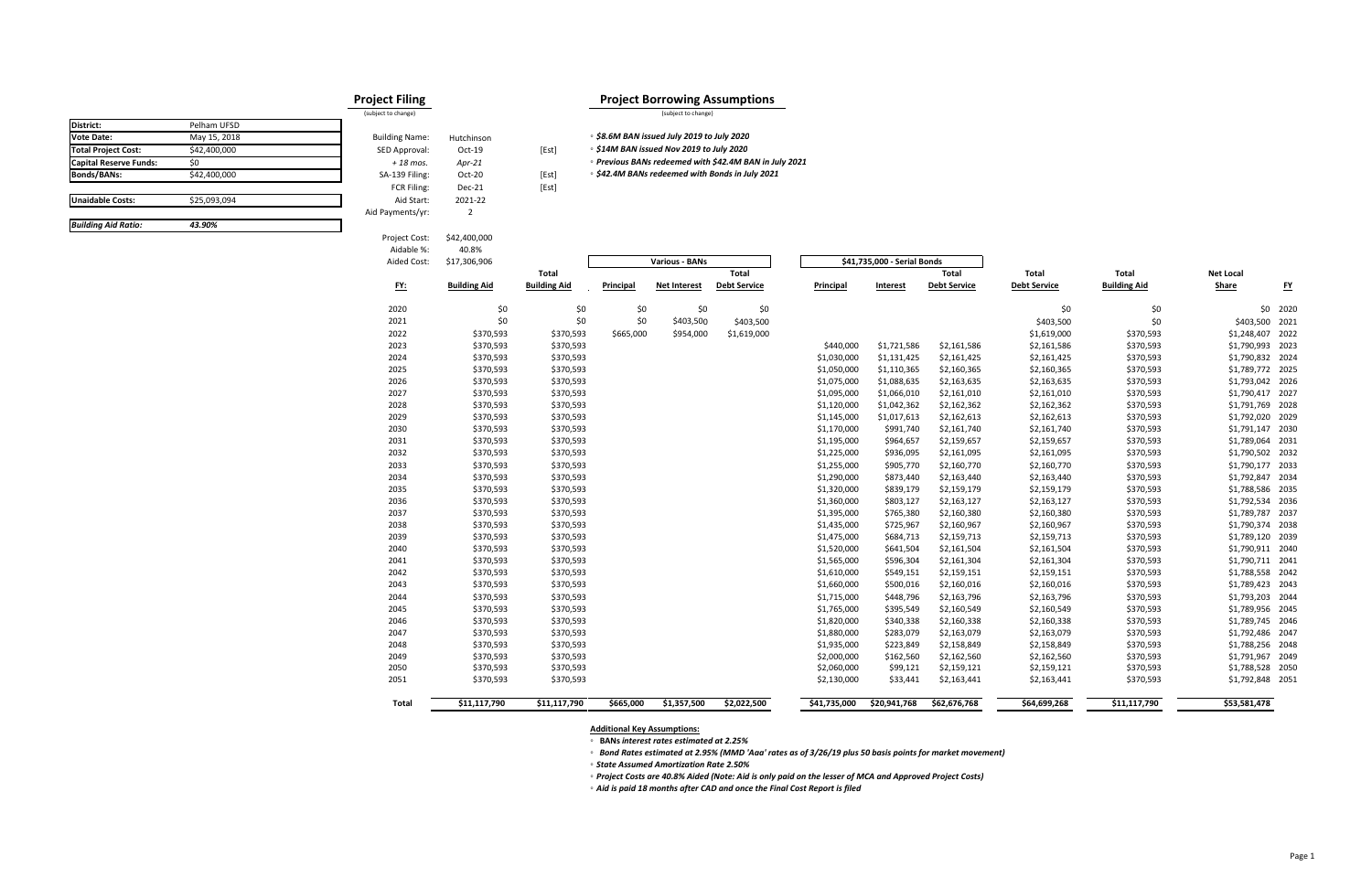## **Project Filing Project Borrowing Assumptions**

Building Name: HS/MS SED Approval: May-19 [Est] *+ 18 mos. Nov‐20* SA-139 Filing: Oct-19 [Est] FCR Filing: Dec-20 [Est] Aid Start: 2020‐21 Aid Payments/yr: 2

| District:                     | Pelham UFSD  |  |
|-------------------------------|--------------|--|
| <b>Vote Date:</b>             | May 15, 2018 |  |
| <b>Total Project Cost:</b>    | \$7,600,000  |  |
| <b>Capital Reserve Funds:</b> | \$0          |  |
| Bonds/BANs:                   | \$11,697,551 |  |
|                               |              |  |
| <b>Unaidable Costs:</b>       | \$0          |  |
| <b>Building Aid Ratio:</b>    | 43.90%       |  |
|                               |              |  |

| . .                   |       | --                  |
|-----------------------|-------|---------------------|
| (subject to change)   |       | (subject to change) |
|                       |       |                     |
|                       |       |                     |
| <b>Building Name:</b> | HS/MS |                     |

#### Project Cost: \$11,697,551 Aidable %:100%

| Aluabic 70. | <b>10070</b>        |                     |           |                     |                     |              |                             |                     |                     |                     |                  |           |
|-------------|---------------------|---------------------|-----------|---------------------|---------------------|--------------|-----------------------------|---------------------|---------------------|---------------------|------------------|-----------|
| Aided Cost: | \$11,697,551        |                     |           | \$11,697,551 - BAN  |                     |              | \$11,697,551 - Serial Bonds |                     |                     |                     |                  |           |
|             |                     | Total               |           |                     | <b>Total</b>        |              |                             | <b>Total</b>        | Total               | <b>Total</b>        | <b>Net Local</b> |           |
| <u>FY:</u>  | <b>Building Aid</b> | <b>Building Aid</b> | Principal | <b>Net Interest</b> | <b>Debt Service</b> | Principal    | Interest                    | <b>Debt Service</b> | <b>Debt Service</b> | <b>Building Aid</b> | Share            | <u>FY</u> |
| 2020        | \$0                 | \$0                 | \$0       | \$0                 | \$0                 |              |                             |                     | \$0                 | \$0                 | \$0              | 2020      |
| 2021        | \$423,033           | \$423,033           | \$0       | \$263,195           | \$263,195           | \$687,551    | \$245,792                   | \$933,343           | \$1,196,538         | \$423,033           | \$773,505        | 2021      |
| 2022        | \$423,033           | \$423,033           |           |                     |                     | \$685,000    | \$254,386                   | \$939,386           | \$939,386           | \$423,033           | \$516,353        | 2022      |
| 2023        | \$423,033           | \$423,033           |           |                     |                     | \$695,000    | \$240,617                   | \$935,617           | \$935,617           | \$423,033           | \$512,584        | 2023      |
| 2024        | \$423,033           | \$423,033           |           |                     |                     | \$710,000    | \$226,578                   | \$936,578           | \$936,578           | \$423,033           | \$513,545        | 2024      |
| 2025        | \$423,033           | \$423,033           |           |                     |                     | \$725,000    | \$212,165                   | \$937,165           | \$937,165           | \$423,033           | \$514,132 2025   |           |
| 2026        | \$423,033           | \$423,033           |           |                     |                     | \$740,000    | \$197,230                   | \$937,230           | \$937,230           | \$423,033           | \$514,197        | 2026      |
| 2027        | \$423,033           | \$423,033           |           |                     |                     | \$755,000    | \$181,616                   | \$936,616           | \$936,616           | \$423,033           | \$513,583        | 2027      |
| 2028        | \$423,033           | \$423,033           |           |                     |                     | \$770,000    | \$165,308                   | \$935,308           | \$935,308           | \$423,033           | \$512,275        | 2028      |
| 2029        | \$423,033           | \$423,033           |           |                     |                     | \$790,000    | \$148,291                   | \$938,291           | \$938,291           | \$423,033           | \$515,258        | 2029      |
| 2030        | \$423,033           | \$423,033           |           |                     |                     | \$805,000    | \$130,437                   | \$935,437           | \$935,437           | \$423,033           | \$512,404        | 2030      |
| 2031        | \$423,033           | \$423,033           |           |                     |                     | \$825,000    | \$111,761                   | \$936,761           | \$936,761           | \$423,033           | \$513,728        | 2031      |
| 2032        | \$423,033           | \$423,033           |           |                     |                     | \$845,000    | \$91,961                    | \$936,961           | \$936,961           | \$423,033           | \$513,928        | 2032      |
| 2033        | \$423,033           | \$423,033           |           |                     |                     | \$865,000    | \$70,921                    | \$935,921           | \$935,921           | \$423,033           | \$512,888        | 2033      |
| 2034        | \$423,033           | \$423,033           |           |                     |                     | \$890,000    | \$48,517                    | \$938,517           | \$938,517           | \$423,033           | \$515,484        | 2034      |
| 2035        | \$423,033           | \$423,033           |           |                     |                     | \$910,000    | \$24,843                    | \$934,843           | \$934,843           | \$423,033           | \$511,810        | 2035      |
| Total       | \$6,345,495         | \$6,345,495         | \$0       | \$263,195           | \$263,195           | \$11,697,551 | \$2,350,422                 | \$14,047,973        | \$14,311,168        | \$6,345,495         | \$7,965,673      |           |

**Additional Key Assumptions:**

**◦** *BAN interest rate estimated at 2.250%*

**◦** *Bond Rates estimated at 2.41% (MMD 'Aaa' rates as of 3/26/19 plus 50 basis points for market movement)*

**◦** *State Assumed Amortization Rate 2.50%* 

**◦** *Project Costs are 100% Aided (Note: Aid is only paid on the lesser of MCA and Approved Project Costs)*

**◦** *Aid is paid 18 months after CAD and once the Final Cost Report is filed*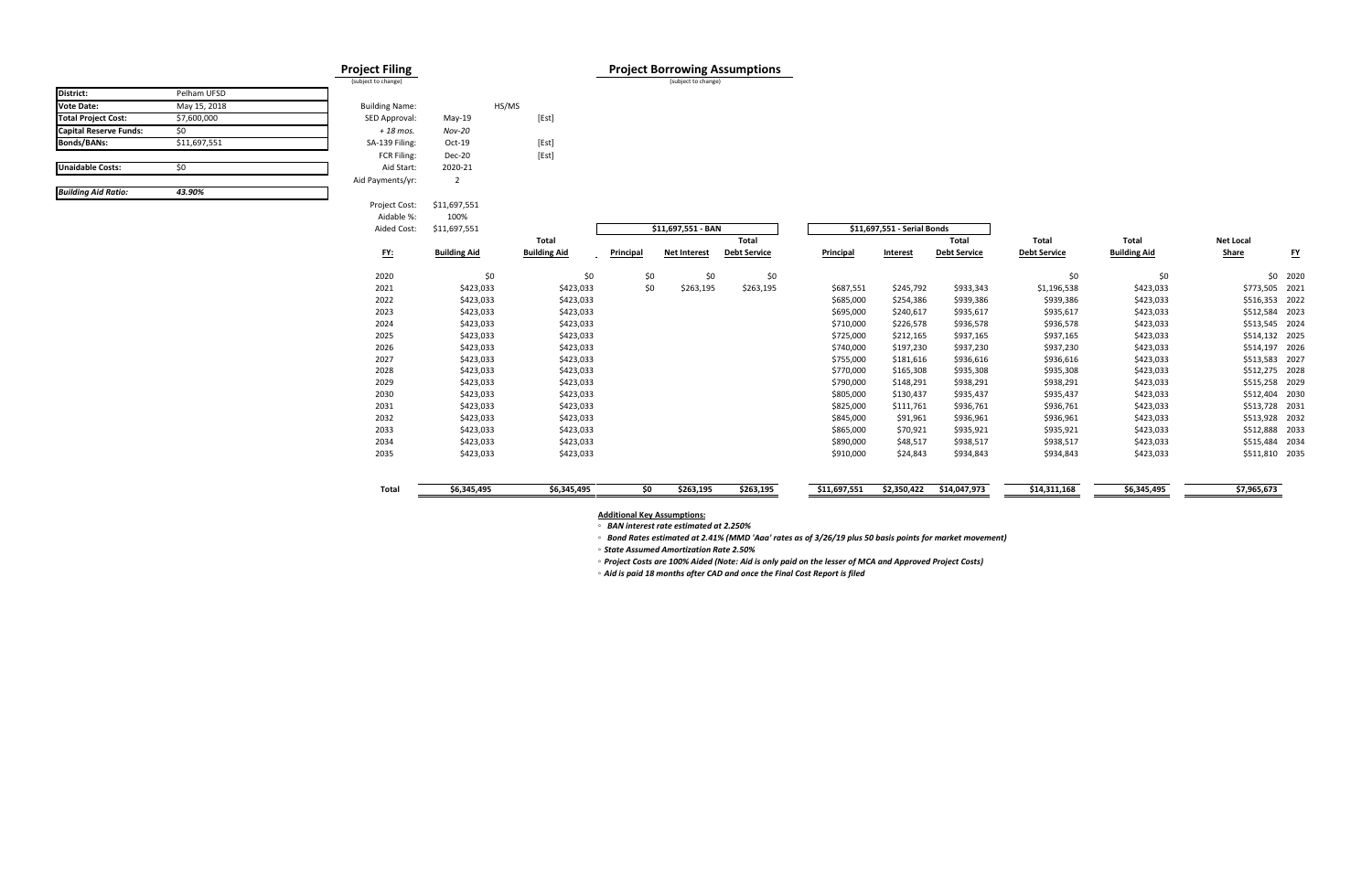### **Project Filing Project Borrowing Assumptions** (subject to change) (subject to change) (subject to change)

#### **District:** Pelham UFSD **Vote Date:** May 15, 2018 **Total Project Cost:** \$3,000,000 **Capital Reserve Funds:** \$0 **Bonds/BANs:** \$3,427,341 **Unaidable Costs:** $$0$ *Building Aid Ratio: 43.90%*

Building Name: Prospect Hill SED Approval: Jun-19 [Est] *+ 18 mos. Dec‐20* SA-139 Filing: Oct-20 [Est] FCR Filing: Dec-21 [Est] Aid Start: 2021‐22Aid Payments/yr: 2

**FY**

2020

2021

2022

2023

2024

2025

2026

Project Cost: \$3,427,341 Aidable %: 100%Aided Cost: \$3,427,341 **\$3,427,341 ‐ BAN \$3,375,000 ‐ Serial Bonds Total Total Total Total Total Net Local Building Aid Building Aid Principal Net Interest Debt Service Principal Interest Debt Service Debt Service Building Aid Share FY** \$0 \$0 \$0 \$0 \$0 \$0 \$0 \$0 2020 \$0 \$17,115 \$0 \$17,115 \$77,115 \$77,115 \$77,115 \$77,115 \$17,115 \$17,115 \$0 \$77,115 \$0 \$77,115 \$17,115 \$98,475 \$98,475 \$52,341 \$77,115 \$129,456 \$129,456 \$98,475 \$30,981 2022 3 \$98,475 \$98,475 \$105,000 \$124,860 \$229,860 \$98,475 \$131,385 2023 4 \$98,475 \$98,475 \$150,000 \$80,318 \$230,318 \$98,475 \$131,843 2024 \$98,475 \$98,475 \$150,000 \$77,281 \$227,281 \$227,281 \$98,475 \$128,806 2025 \$98,475 \$98,475 \$155,000 \$74,162 \$229,162 \$229,162 \$98,475 \$130,687 2026 \$98,475 \$98,475 \$160,000 \$70,877 \$230,877 \$230,877 \$98,475 \$132,402 2027 8 \$98,475 \$98,475 \$160,000 \$67,461 \$227,461 \$98,475 \$128,986 2028 \$98,475 \$98,475 \$165,000 \$63,910 \$228,910 \$228,910 \$98,475 \$130,435 2029 0 \$98,475 \$98,475 \$170,000 \$60,166 \$230,166 \$230,166 \$98,475 \$131,691 2030 \$98,475 \$98,475 \$170,000 \$56,273 \$226,273 \$226,273 \$98,475 \$127,798 2031 \$98,475 \$98,475 \$175,000 \$52,201 \$227,201 \$227,201 \$98,475 \$128,726 2032 3 \$98,475 \$98,475 \$180,000 \$47,860 \$227,860 \$98,475 \$129,385 2033 4 \$98,475 \$98,475 \$185,000 \$43,223 \$228,223 \$98,475 \$129,748 2034 \$98,475 \$98,475 \$190,000 \$38,300 \$228,300 \$228,300 \$98,475 \$129,825 2035

2027

2028

2029

2030

2031

2032

2033

2034

2035

2036

2037

2038

| <b>700, 170</b> | <b>700, 170</b> | 710,000   | 700,±00  | 7230,200  | 7230,200  | <b>700, 170</b> | YAJA, JJ LUJU  |  |
|-----------------|-----------------|-----------|----------|-----------|-----------|-----------------|----------------|--|
| \$98,475        | \$98,475        | \$170,000 | \$56,273 | \$226,273 | \$226,273 | \$98,475        | \$127,798 2031 |  |
| \$98,475        | \$98,475        | \$175,000 | \$52,201 | \$227,201 | \$227,201 | \$98,475        | \$128,726 2032 |  |
| \$98,475        | \$98,475        | \$180,000 | \$47,860 | \$227,860 | \$227,860 | \$98,475        | \$129,385 2033 |  |
| \$98,475        | \$98,475        | \$185,000 | \$43,223 | \$228,223 | \$228,223 | \$98,475        | \$129,748 2034 |  |
| \$98,475        | \$98,475        | \$190,000 | \$38,300 | \$228,300 | \$228,300 | \$98,475        | \$129,825 2035 |  |
| \$98,475        | \$98,475        | \$195,000 | \$33,121 | \$228,121 | \$228,121 | \$98,475        | \$129,646 2036 |  |
| \$98,475        | \$98,475        | \$200,000 | \$27,709 | \$227,709 | \$227,709 | \$98,475        | \$129,234 2037 |  |
| \$98,475        | \$98,475        | \$205,000 | \$22,069 | \$227,069 | \$227,069 | \$98,475        | \$128,594 2038 |  |
| \$98,475        | \$98,475        | \$215,000 | \$16,114 | \$231,114 | \$231,114 | \$98,475        | \$132,639 2039 |  |
| \$98,475        | \$98,475        | \$220,000 | \$9,839  | \$229,839 | \$229,839 | \$98,475        | \$131,364 2040 |  |
| \$98,475        | \$98,475        | \$225,000 | \$3,319  | \$228,319 | \$228,319 | \$98,475        | \$129,844 2041 |  |

2039

2040

2041

**Total**

|                     | τυιαι               |           |                     | πυιαι               |             |                 | τυιαι               | πυιαι               | ιυιαι               | ivet Lucai  |           |
|---------------------|---------------------|-----------|---------------------|---------------------|-------------|-----------------|---------------------|---------------------|---------------------|-------------|-----------|
| <b>Building Aid</b> | <b>Building Aid</b> | Principal | <b>Net Interest</b> | <b>Debt Service</b> | Principal   | <b>Interest</b> | <b>Debt Service</b> | <b>Debt Service</b> | <b>Building Aid</b> | Share       | <u>FY</u> |
| \$0                 | \$0                 | \$0       | \$0                 | \$0                 |             |                 |                     | \$0                 | \$0                 | \$0         | 2020      |
| \$0                 | \$0                 | \$0       | \$77,115            | \$77,115            |             |                 |                     | \$77,115            | \$0                 | \$77,115    | 2021      |
| \$98,475            | \$98,475            | \$52,341  | \$77,115            | \$129,456           |             |                 |                     | \$129,456           | \$98,475            | \$30,981    | 2022      |
| \$98,475            | \$98,475            |           |                     |                     | \$105,000   | \$124,860       | \$229,860           | \$229,860           | \$98,475            | \$131,385   | 2023      |
| \$98,475            | \$98,475            |           |                     |                     | \$150,000   | \$80,318        | \$230,318           | \$230,318           | \$98,475            | \$131,843   | 2024      |
| \$98,475            | \$98,475            |           |                     |                     | \$150,000   | \$77,281        | \$227,281           | \$227,281           | \$98,475            | \$128,806   | 2025      |
| \$98,475            | \$98,475            |           |                     |                     | \$155,000   | \$74,162        | \$229,162           | \$229,162           | \$98,475            | \$130,687   | 2026      |
| \$98,475            | \$98,475            |           |                     |                     | \$160,000   | \$70,877        | \$230,877           | \$230,877           | \$98,475            | \$132,402   | 2027      |
| \$98,475            | \$98,475            |           |                     |                     | \$160,000   | \$67,461        | \$227,461           | \$227,461           | \$98,475            | \$128,986   | 2028      |
| \$98,475            | \$98,475            |           |                     |                     | \$165,000   | \$63,910        | \$228,910           | \$228,910           | \$98,475            | \$130,435   | 2029      |
| \$98,475            | \$98,475            |           |                     |                     | \$170,000   | \$60,166        | \$230,166           | \$230,166           | \$98,475            | \$131,691   | 2030      |
| \$98,475            | \$98,475            |           |                     |                     | \$170,000   | \$56,273        | \$226,273           | \$226,273           | \$98,475            | \$127,798   | 2031      |
| \$98,475            | \$98,475            |           |                     |                     | \$175,000   | \$52,201        | \$227,201           | \$227,201           | \$98,475            | \$128,726   | 2032      |
| \$98,475            | \$98,475            |           |                     |                     | \$180,000   | \$47,860        | \$227,860           | \$227,860           | \$98,475            | \$129,385   | 2033      |
| \$98,475            | \$98,475            |           |                     |                     | \$185,000   | \$43,223        | \$228,223           | \$228,223           | \$98,475            | \$129,748   | 2034      |
| \$98,475            | \$98,475            |           |                     |                     | \$190,000   | \$38,300        | \$228,300           | \$228,300           | \$98,475            | \$129,825   | 2035      |
| \$98,475            | \$98,475            |           |                     |                     | \$195,000   | \$33,121        | \$228,121           | \$228,121           | \$98,475            | \$129,646   | 2036      |
| \$98,475            | \$98,475            |           |                     |                     | \$200,000   | \$27,709        | \$227,709           | \$227,709           | \$98,475            | \$129,234   | 2037      |
| \$98,475            | \$98,475            |           |                     |                     | \$205,000   | \$22,069        | \$227,069           | \$227,069           | \$98,475            | \$128,594   | 2038      |
| \$98,475            | \$98,475            |           |                     |                     | \$215,000   | \$16,114        | \$231,114           | \$231,114           | \$98,475            | \$132,639   | 2039      |
| \$98,475            | \$98,475            |           |                     |                     | \$220,000   | \$9,839         | \$229,839           | \$229,839           | \$98,475            | \$131,364   | 2040      |
| \$98,475            | \$98,475            |           |                     |                     | \$225,000   | \$3,319         | \$228,319           | \$228,319           | \$98,475            | \$129,844   | 2041      |
| \$1,969,500         | \$1,969,500         | \$52,341  | \$154,230           | \$206,571           | \$3,375,000 | \$969,059       | \$4,344,059         | \$4,550,630         | \$1,969,500         | \$2,581,130 |           |

**Additional Key Assumptions:**

**◦** *BAN interest rate estimated at 2.25%*

**◦** *Bond Rates estimated at 3.07% (MMD 'Aaa' rates as of 3/19/18 plus 50 basis points for market movement)*

**◦** *State Assumed Amortization Rate 2.50%* 

**◦** *Project Costs are 100% Aided (Note: Aid is only paid on the lesser of MCA and Approved Project Costs)*

**◦** *Aid is paid 18 months after CAD and once the Final Cost Report is filed*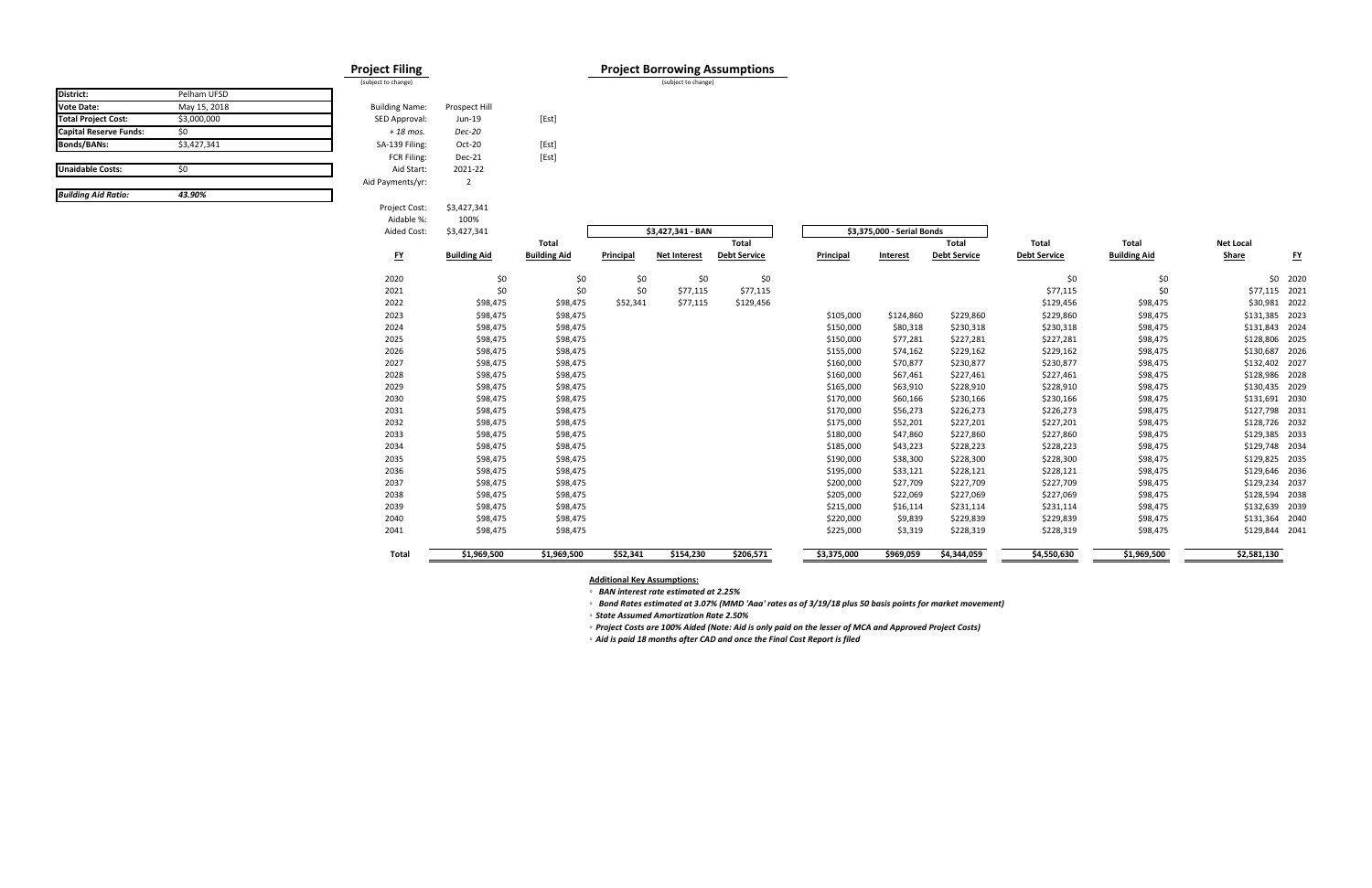# **Maximum Cost Allowance CALCULATION for Reconstruction Projects**

### *Input Data Calculated Data*

| <b>School District/BOCES</b><br><b>Building Number</b><br><b>Building Name</b>                                             | <b>Pellham Public Schools</b><br>0036-001<br><b>Hutchinson School</b>                                                                                                                                                      |                                                                          | Date<br><b>Project Manager</b>                                                                                                                                                                                                                | 03/26/19                                                                          |
|----------------------------------------------------------------------------------------------------------------------------|----------------------------------------------------------------------------------------------------------------------------------------------------------------------------------------------------------------------------|--------------------------------------------------------------------------|-----------------------------------------------------------------------------------------------------------------------------------------------------------------------------------------------------------------------------------------------|-----------------------------------------------------------------------------------|
|                                                                                                                            | <b>BAU Summary:</b>                                                                                                                                                                                                        |                                                                          |                                                                                                                                                                                                                                               |                                                                                   |
|                                                                                                                            |                                                                                                                                                                                                                            | <b>Existing</b>                                                          |                                                                                                                                                                                                                                               |                                                                                   |
|                                                                                                                            | <b>Grades</b>                                                                                                                                                                                                              | <b>BAU'S</b>                                                             |                                                                                                                                                                                                                                               |                                                                                   |
|                                                                                                                            | $K-6$                                                                                                                                                                                                                      | 632                                                                      |                                                                                                                                                                                                                                               |                                                                                   |
|                                                                                                                            | $7 - 9$                                                                                                                                                                                                                    |                                                                          |                                                                                                                                                                                                                                               |                                                                                   |
|                                                                                                                            | $7 - 12$                                                                                                                                                                                                                   |                                                                          |                                                                                                                                                                                                                                               |                                                                                   |
|                                                                                                                            | Spec Ed                                                                                                                                                                                                                    | 45                                                                       |                                                                                                                                                                                                                                               |                                                                                   |
| Calculation of Building Aid Using Cost Index for<br>Regional Cost Factor - 2018-2019<br>K-6<br>$7 - 9$<br>$7 - 12$<br>SpEd | (Go to http://www.p12.nysed.gov/facplan/finance.html - for Regional Cost Factors and Construction Indexes)<br>632 Existing Capacity X<br>0 Existing Capacity X<br>0 Existing Capacity X<br>45 Existing Special Education X | <b>TBD</b><br>11,979<br>\$<br>\$<br>16,770<br>\$<br>$\overline{\$}$      | (enter Contract Sign Date)<br>Westchester (enter County name)<br>1.5583 (enter Regional Cost Factor)<br>(enter Construction Cost Index)<br>Construction Index<br>Construction Index<br>17,968 Construction Index<br>35,936 Construction Index | \$11,797,465<br>\$0<br>\$0<br>\$2,519,958                                         |
| K-6<br>$7 - 9$<br>$7 - 12$<br>SpEd                                                                                         | 632 Existing Capacity X<br>0 Existing Capacity X<br>$\overline{0}$ Existing Capacity X<br>45 Existing Special Education X                                                                                                  | \$<br>$\overline{\boldsymbol{\theta}}$<br>\$<br>$\overline{\mathcal{S}}$ | <b>Subtotal Construction Allowance for Alterations</b><br>2,396 Incidental Index<br>4,193   Incidental Index<br>4,492   Incidental Index<br>8,984   Incidental Index<br>Subtotal Incidental Allowance for Alterations                         | \$14,317,424<br>\$2,359,493<br>\$0<br>$\overline{30}$<br>\$629,990<br>\$2,989,483 |

Total Cost Allowance for Alterations/Reconstruction

**\$17,306,906**

|     |                                                 |          |           | <b>Maximum Cost Allowance</b> |                                                |     |              |  |  |
|-----|-------------------------------------------------|----------|-----------|-------------------------------|------------------------------------------------|-----|--------------|--|--|
|     |                                                 |          |           | Construction                  | Incidental                                     |     |              |  |  |
|     |                                                 |          |           | \$14,317,424                  | $$2,989,483$ (1)                               |     |              |  |  |
|     | <b>Less:</b> Projects approved previous 5 Years |          |           |                               |                                                |     |              |  |  |
|     | based on the Commissioner's Approval Date       |          |           |                               |                                                |     |              |  |  |
|     | Projects #                                      | Review # | $CAD$ (2) | Construction                  | Incidental                                     |     |              |  |  |
|     |                                                 |          |           |                               |                                                | (4) |              |  |  |
|     | <b>2018 Vote</b>                                |          |           | \$<br>27,732,230              | 14,667,770<br>\$                               | (3) | \$42,400,000 |  |  |
|     |                                                 |          |           |                               |                                                |     |              |  |  |
|     |                                                 |          |           |                               |                                                |     |              |  |  |
|     |                                                 |          |           |                               | <b>Allowance Remaining for Current Project</b> |     |              |  |  |
|     |                                                 |          |           | Construction                  | Incidental                                     |     |              |  |  |
|     |                                                 |          |           | (13, 414, 806)                | (11, 678, 287)                                 |     |              |  |  |
| (1) | Maximum Cost Allowance                          |          |           |                               |                                                |     |              |  |  |
|     | = the BAU's for the building multiplied by the  |          |           |                               |                                                |     |              |  |  |
|     | most recent Construction Costs Indexes.         |          |           |                               |                                                |     |              |  |  |
| (2) | CAD - Commissioner's Approval Date              |          |           |                               |                                                |     |              |  |  |
| (3) | These are the estimated costs                   |          |           |                               |                                                |     |              |  |  |
|     | submitted with the projects and                 |          |           |                               |                                                |     |              |  |  |
|     | adjusted by any FP-FI submissions.              |          |           |                               |                                                |     |              |  |  |
| (4) | These are the final costs                       |          |           |                               |                                                |     |              |  |  |
|     | submitted per the FCRs                          |          |           |                               |                                                |     |              |  |  |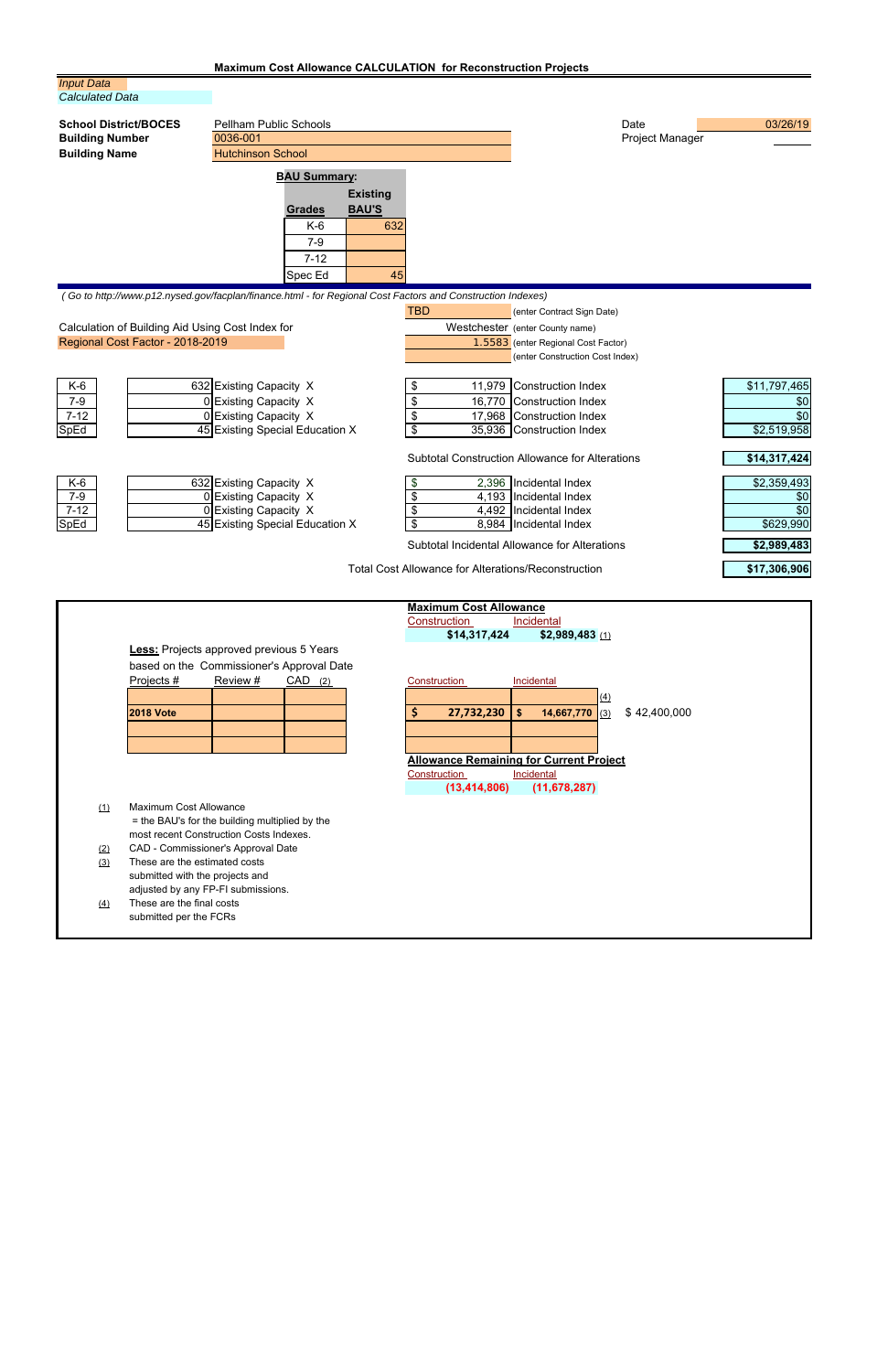# **Maximum Cost Allowance CALCULATION for Reconstruction Projects**

### *Input Data Calculated Data*

| <b>School District/BOCES</b><br><b>Building Number</b><br><b>Building Name</b>       | <b>Pellham Public Schools</b><br>0001-036<br>HS/MS<br><b>BAU Summary:</b><br><b>Existing</b><br><b>BAU'S</b><br><b>Grades</b><br>$K-6$<br>$7 - 9$<br>$7 - 12$ | 135<br>1891<br>15                                          | Date<br><b>Project Manager</b>                                                                                                                                                                                        | 03/26/19                                                                      |
|--------------------------------------------------------------------------------------|---------------------------------------------------------------------------------------------------------------------------------------------------------------|------------------------------------------------------------|-----------------------------------------------------------------------------------------------------------------------------------------------------------------------------------------------------------------------|-------------------------------------------------------------------------------|
| Calculation of Building Aid Using Cost Index for<br>Regional Cost Factor - 2018-2019 | Spec Ed<br>(Go to http://www.p12.nysed.gov/facplan/finance.html - for Regional Cost Factors and Construction Indexes)                                         | <b>TBD</b>                                                 | (enter Contract Sign Date)<br>Westchester (enter County name)<br>1.5583 (enter Regional Cost Factor)                                                                                                                  |                                                                               |
| K-6<br>$7 - 9$<br>$7 - 12$<br>SpEd                                                   | 135 Existing Capacity X<br>0 Existing Capacity X<br>1891 Existing Capacity X<br>15 Existing Special Education X                                               | \$<br>11,979<br>\$<br>16,770<br>\$<br>$\overline{\$}$      | (enter Construction Cost Index)<br>Construction Index<br>Construction Index<br>17,968 Construction Index<br>35,936 Construction Index                                                                                 | \$2,520,028<br>\$0<br>\$52,947,120<br>\$839,986                               |
| K-6<br>$7 - 9$<br>$7 - 12$<br>SpEd                                                   | 135 Existing Capacity X<br>0 Existing Capacity X<br>1891 Existing Capacity X<br>15 Existing Special Education X                                               | \$<br>$\overline{\$}$<br>\$<br>\$                          | <b>Subtotal Construction Allowance for Alterations</b><br>2,396 Incidental Index<br>4,193   Incidental Index<br>4,492   Incidental Index<br>8,984   Incidental Index<br>Subtotal Incidental Allowance for Alterations | \$56,307,134<br>\$504,006<br>\$0<br>\$13,236,780<br>\$209,997<br>\$13,950,782 |
|                                                                                      |                                                                                                                                                               | <b>Total Cost Allowance for Alterations/Reconstruction</b> |                                                                                                                                                                                                                       | \$70,257,916                                                                  |

|     |                                                 |          |                                           | <b>Maximum Cost Allowance</b>                  |                        |
|-----|-------------------------------------------------|----------|-------------------------------------------|------------------------------------------------|------------------------|
|     |                                                 |          |                                           | Construction                                   | Incidental             |
|     |                                                 |          |                                           | \$56,307,134                                   | $$13,950,782$ (1)      |
|     | <b>Less:</b> Projects approved previous 5 Years |          |                                           |                                                |                        |
|     |                                                 |          | based on the Commissioner's Approval Date |                                                |                        |
|     | Projects #                                      | Review # | $CAD$ (2)                                 | Construction                                   | Incidental             |
|     |                                                 |          |                                           |                                                |                        |
|     | <b>2018 Vote</b>                                |          |                                           | \$<br>5,978,373                                | \$<br>5,719,178<br>(3) |
|     |                                                 |          |                                           |                                                |                        |
|     |                                                 |          |                                           |                                                |                        |
|     |                                                 |          |                                           | <b>Allowance Remaining for Current Project</b> |                        |
|     |                                                 |          |                                           | Construction                                   | Incidental             |
|     |                                                 |          |                                           | \$<br>50,328,760.80 \$                         | 8,231,604              |
| (1) | Maximum Cost Allowance                          |          |                                           |                                                |                        |
|     | = the BAU's for the building multiplied by the  |          |                                           |                                                |                        |
|     | most recent Construction Costs Indexes.         |          |                                           |                                                |                        |
| (2) | CAD - Commissioner's Approval Date              |          |                                           |                                                |                        |
| (3) | These are the estimated costs                   |          |                                           |                                                |                        |
|     | submitted with the projects and                 |          |                                           |                                                |                        |
|     | adjusted by any FP-FI submissions.              |          |                                           |                                                |                        |
| (4) | These are the final costs                       |          |                                           |                                                |                        |
|     | submitted per the FCRs                          |          |                                           |                                                |                        |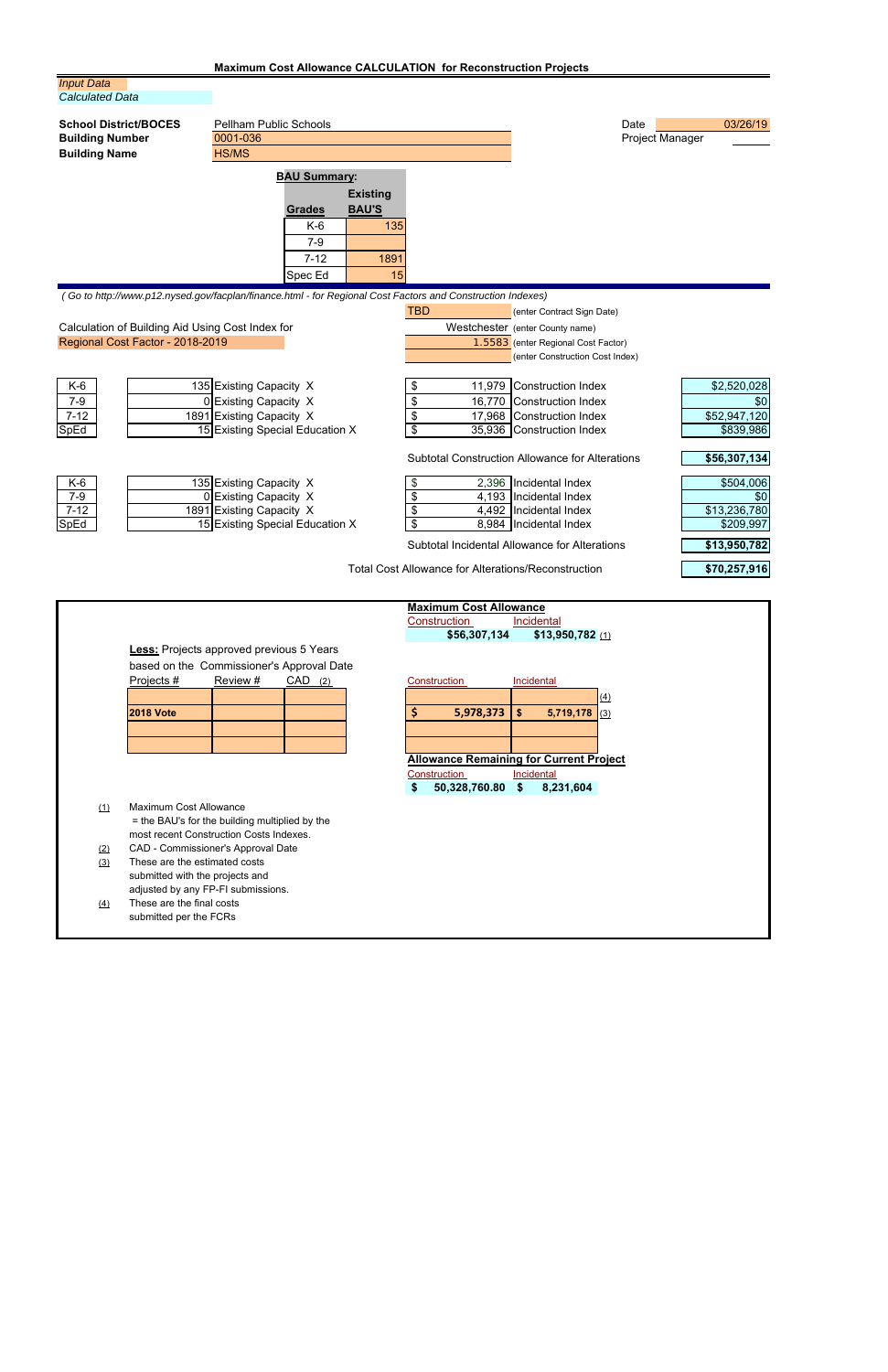## **Maximum Cost Allowance CALCULATION for Reconstruction Projects**

#### *Input Data Calculated Data*  **School District/BOCES** Pellham Public Schools **Date 19th Public Schools** Date 03/26/19 **Building Number Building Name** 005-017 Project Manager Prospect Hill **BAU Summary: Existing Grades BAU'S**  $K-6$   $405$ 7-9 7-12 Spec Ed 0  *( Go to<http://www.p12.nysed.gov/facplan/finance.html>- for Regional Cost Factors and Construction Indexes)*  Calculation of Building Aid Using Cost Index for Regional Cost Factor - 2018-2019 K-6 7-9 7-12 SpEd K-6 7-9 7-12 SpEd 405 Existing Capacity X 0 Existing Capacity X 0 Existing Capacity X 0 Existing Special Education X 405 Existing Capacity X 0 Existing Capacity X 0 Existing Capacity X 0 Existing Special Education X **TBD** (enter Contract Sign Date) Westchester (enter County name) 1.5583 (enter Regional Cost Factor) (enter Construction Cost Index) \$ 11,979 Construction Index \$ 16,770 Construction Index \$ 17,968 Construction Index \$ 35,936 Construction Index Subtotal Construction Allowance for Alterations \$ 2,396 Incidental Index \$ 4,193 Incidental Index  $\updownarrow$  4,492 \$ 8,984 Incidental Index Incidental Index Subtotal Incidental Allowance for Alterations \$7,560,085 \$0 \$0 \$0 **\$7,560,085** \$1,512,017 \$0 \$0 \$0 **\$1,512,017**

Total Cost Allowance for Alterations/Reconstruction

**\$9,072,102**

| Construction<br>Incidental<br>\$7,560,085<br>$$1,512,017$ (1)<br><b>Less:</b> Projects approved previous 5 Years |
|------------------------------------------------------------------------------------------------------------------|
|                                                                                                                  |
|                                                                                                                  |
|                                                                                                                  |
| based on the Commissioner's Approval Date                                                                        |
| Projects #<br>Review #<br>$CAD$ (2)<br>Construction<br>Incidental                                                |
|                                                                                                                  |
| 2,350,671<br>$\mathfrak{S}$<br><b>2018 Vote</b><br>1,076,670<br>S<br>(3)                                         |
|                                                                                                                  |
|                                                                                                                  |
| <b>Allowance Remaining for Current Project</b>                                                                   |
| Construction<br>Incidental                                                                                       |
| \$<br>5,209,414 \$<br>435,347                                                                                    |
| Maximum Cost Allowance<br>(1)                                                                                    |
| = the BAU's for the building multiplied by the                                                                   |
| most recent Construction Costs Indexes.                                                                          |
| CAD - Commissioner's Approval Date<br>(2)                                                                        |
| These are the estimated costs<br>(3)                                                                             |
| submitted with the projects and                                                                                  |
| adjusted by any FP-FI submissions.                                                                               |
| These are the final costs<br>$\left(4\right)$                                                                    |
| submitted per the FCRs                                                                                           |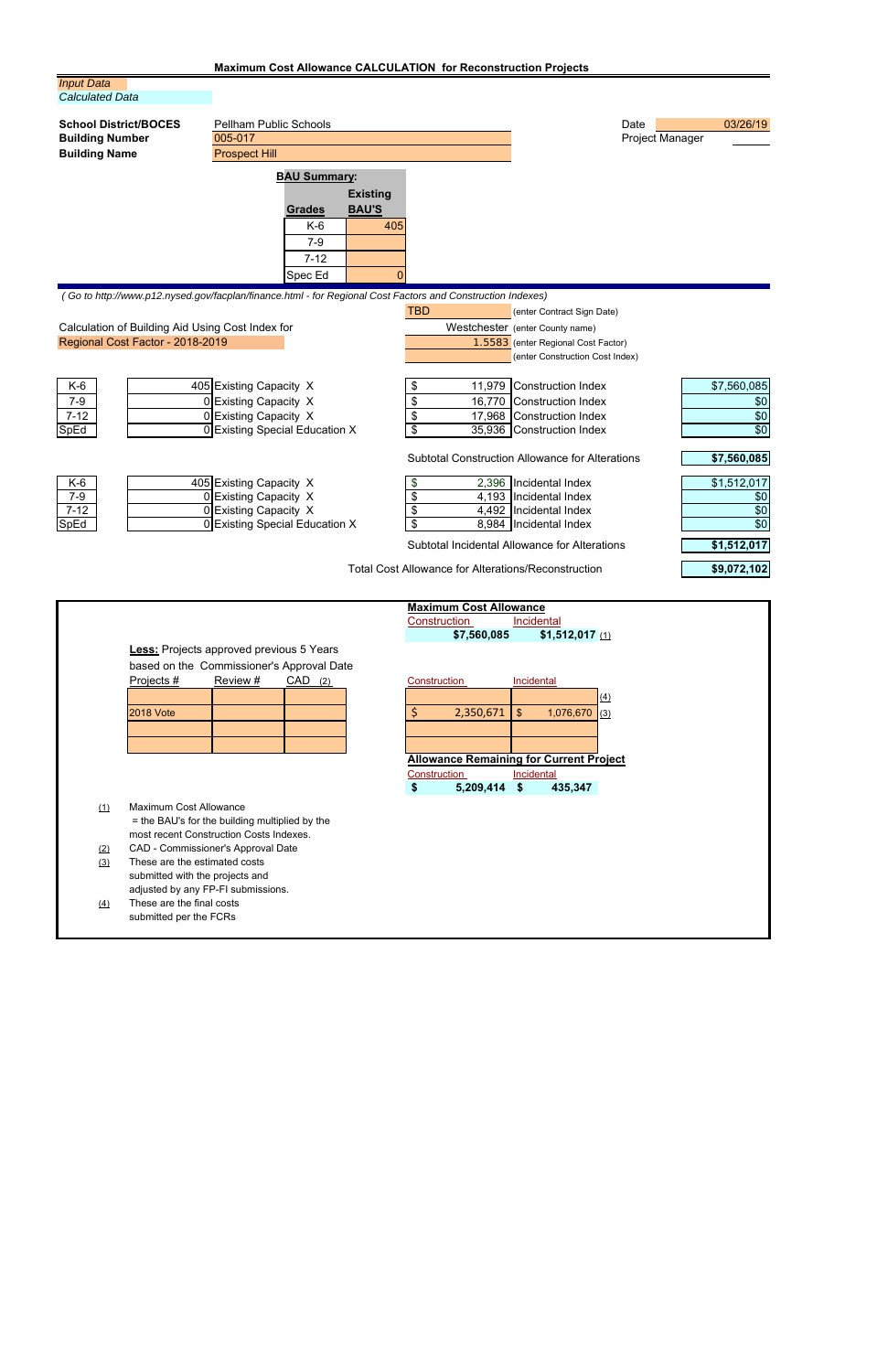# **Pelham UFSD Pelham SD**

|                        |                          | 2009 School District Serial Bonds (Unrefunded) |               |              |        |              |                                   |                          |            |        |                              |                        |                                                      |              |                              |                                      |                            |                              |                          |                                   |                        |                          |                        |                               |                        |
|------------------------|--------------------------|------------------------------------------------|---------------|--------------|--------|--------------|-----------------------------------|--------------------------|------------|--------|------------------------------|------------------------|------------------------------------------------------|--------------|------------------------------|--------------------------------------|----------------------------|------------------------------|--------------------------|-----------------------------------|------------------------|--------------------------|------------------------|-------------------------------|------------------------|
|                        |                          |                                                | \$6,614,473   |              |        |              | 2010 School District Serial Bonds | \$7,198,000              |            |        |                              |                        | 2016 School District Refunding Bonds<br>\$17,150,000 |              |                              | 2017 School District Refunding Bonds | \$9,430,000                |                              |                          | 2017 School District Serial Bonds | \$3,000,000            |                          |                        | <b>TOTAL OUTSTANDING DEBT</b> |                        |
|                        | P: 11/15: I: 11/15. 5/15 |                                                |               |              |        |              | P: 10/15: I: 10/15, 4/15          |                          |            |        |                              | P: 8/15: I: 8/15, 2/15 |                                                      |              |                              | P: 11/15: I: 5/15. 11/15             |                            |                              |                          | P: 6/15: I: 6/15, 12/15           |                        |                          |                        |                               |                        |
| CUSIP#<br>Fiscal Year: | Principal                | 11/15 Interest                                 | 5/15 Interest | Total        | CUSIP# |              | Principal 10/15 Interest          | 4/15 Interest            | Total      | CUSIP# | Principal                    | 8/1 Interest           | 2/1 Interest                                         | Total        | Principal                    | 11/15 Interest                       | 5/15 Interest              | Total                        | Principal                | 12/15 Interest                    | 6/15 Interest          | Total                    | Principal              | Interest                      | Total                  |
| 2017-18                | 720,000.00               | 34.487.50                                      | 23,687.50     | 778,175.00   |        | 465,000.00   | 59,731.25                         | 55,081.25                | 579,812.50 |        | 1.005.000.00                 | 314,425.00             | 289,300.00                                           | 1,608,725.00 | 10,000.00                    | 165,600.00                           | 165,400.00                 | 341,000.00                   | 190,000.00               |                                   | 56,790.73              | 246,790.73               | 2,390,000              | 1.164.503                     | 3.554.503              |
| 2018-19                | 745,000.00               | 23,687.50                                      | 12,512.50     | 781,200.00   |        | 475,000.00   | 55,081.25                         | 50,331.25                | 580,412.50 |        | 1,060,000.00                 | 289,300.00             | 262,800.00                                           | 1,612,100.00 | 10,000.00                    | 165,400.00                           | 165,200.00                 | 340,600.00                   | 180,000.00               | 32,403.13                         | 32,403.13              | 244,806.26               | 2,470,000              | 1,089,119                     | 3,559,119              |
| 2019-20                | 770,000.00               | 12,512.50                                      |               | 782,512.50   |        | 485,000.00   | 50,331.25                         | 45.178.13                | 580,509.38 |        | 1,105,000.00                 | 262,800.00             | 235.175.00                                           | 1,602,975.00 | 10,000.00                    | 165,200.00                           | 165,000.00                 | 340,200.00                   | 180,000.00               | 30,603.13                         | 30,603.13              | 241,206.26               | 2,550,000              | 997.403                       | 3,547,403              |
| 2020-21                |                          |                                                |               |              |        | 495,000.00   | 45,178.13                         | 39,300.00                | 579,478.13 |        | 1,155,000.00                 | 235,175.00             | 206.300.00                                           | 1,596,475.00 | 790,000.00                   | 165,000.00                           | 149,200.00                 | 1,104,200.00                 | 185,000.00               | 28,803.13                         | 28,803.13              | 242,606.26               | 2,625,000              | 897.759                       | 3,522,759              |
| 2021-22                |                          |                                                |               |              |        | 510,000.00   | 39,300.00                         | 32,925.00                | 582,225.00 |        | 1,215,000.00                 | 206,300.00             | 175,925.00                                           | 1,597,225.00 | 825,000.00                   | 149,200.00                           | 132,700.00                 | 1,106,900.00                 | 185,000.00               | 26,952.13                         | 26,952.13              | 238,904.26               | 2,735,000              | 790,254                       | 3,525,254              |
| 2022-23                |                          |                                                |               |              |        | 525,000.00   | 32,925.00                         | 25,050.00                | 582,975.00 |        | 1,280,000.00                 | 175,925.00             | 143,925.00                                           | 1,599,850.00 | 845,000.00                   | 132,700.00                           | 115,800.00                 | 1,093,500.00                 | 190,000.00               | 25,103.13                         | 25,103.13              | 240,206.26               | 2,840,000              | 676,531                       | 3,516,531              |
| 2023-24                |                          |                                                |               |              |        | 540,000.00   | 25,050.00                         | 16,950.00                | 582,000.00 |        | 1,340,000.00                 | 143,925.00             | 110,425.00                                           | 1,594,350.00 | 880,000.00                   | 115,800.00                           | 98,200.00                  | 1,094,000.00                 | 190,000.00               | 23,203.13                         | 23,203.13              | 236,406.26               | 2,950,000              | 556,756                       | 3,506,756              |
| 2024-25                |                          |                                                |               |              |        | 555,000.00   | 16,950.00                         | 8.625.00                 | 580,575.00 |        | 1,405,000.00                 | 110,425.00             | 75.300.00                                            | 1,590,725.00 | 910,000.00                   | 98,200.00                            | 80,000.00                  | 1,088,200.00                 | 195,000.00               | 21,303.13                         | 21,303.13              | 237,606.26               | 3,065,000              | 432,106                       | 3,497,106              |
| 2025-26                |                          |                                                |               |              |        | 575,000.00   | 8,625.00                          |                          | 583,625.00 |        | 1,450,000.00                 | 75,300.00              | 60,800.00                                            | 1,586,100.00 | 945,000.00                   | 80,000.00                            | 61,100.00                  | 1,086,100.00                 | 200,000.00               | 19,353.13                         | 19,353.13              | 238,706.26               | 3,170,000              | 324,531                       | 3,494,531              |
| 2026-27                |                          |                                                |               |              |        |              |                                   |                          |            |        | 1.480.000.00                 | 60,800.00              | 46,000.00                                            | 1.586.800.00 | 990,000.00                   | 61,100.00                            | 41.300.00                  | 1,092,400.00                 | 205,000.00               | 17,353.13                         | 17,353.13              | 239,706.26               | 2,675,000              | 243,906                       | 2,918,906              |
| 2027-28                |                          |                                                |               |              |        |              |                                   |                          |            |        | 1.505.000.00                 | 46,000.00              | 30.950.00<br>15,650.00                               | 1,581,950.00 | 1.020.000.00                 | 41,300.00                            | 29.187.50                  | 1,090,487.50                 | 210,000.00               | 15,175.00                         | 15.175.00              | 240,350.00               | 2,735,000              | 177.788                       | 2,912,788              |
| 2028-29<br>2029-30     |                          |                                                |               |              |        |              |                                   |                          |            |        | 1,530,000.00<br>1,565,000.00 | 30,950.00<br>15,650.00 |                                                      | 1,576,600.00 | 1,045,000.00<br>1,075,000.00 | 29,187.50<br>16,125.00               | 16,125.00                  | 1,090,312.50<br>1,091,125.00 | 215,000.00               | 12,812.50                         | 12,812.50<br>10,125.00 | 240,625.00               | 2,790,000<br>2,860,000 | 117,538                       | 2,907,538<br>2,912,025 |
| 2030-31                |                          |                                                |               |              |        |              |                                   |                          |            |        |                              |                        |                                                      | 1,580,650.00 |                              |                                      |                            |                              | 220,000.00<br>225,000.00 | 10,125.00<br>6,825.00             | 6,825.00               | 240,250.00<br>238,650.00 | 225,000                | 52,025<br>13,650              | 238,650                |
| 2031-32                |                          |                                                |               |              |        |              |                                   |                          |            |        |                              |                        |                                                      |              |                              |                                      |                            |                              | 230,000.00               | 3.450.00                          | 3.450.00               | 236,900.00               | 230,000                | 6.900                         | 236,900                |
|                        | 2.235.000.00             | 70.687.50                                      | 36,200,00     | 2.341.887.50 |        | 4.625.000.00 | 333.171.88                        | 273.440.63  5.231.612.51 |            |        | 17.095.000.00  1.966.975.00  |                        | 1.652.550.00 20.714.525.00                           |              | 9.355.000.00                 | 1.384.812.50                         | 1.219.212.50 11.959.025.00 |                              | 3.000.000                | 273.465                           | 330.255                | 3.603.720                | 36.310.000             | 7.540.770                     | 43.850.770             |

Reference - CUSIP #s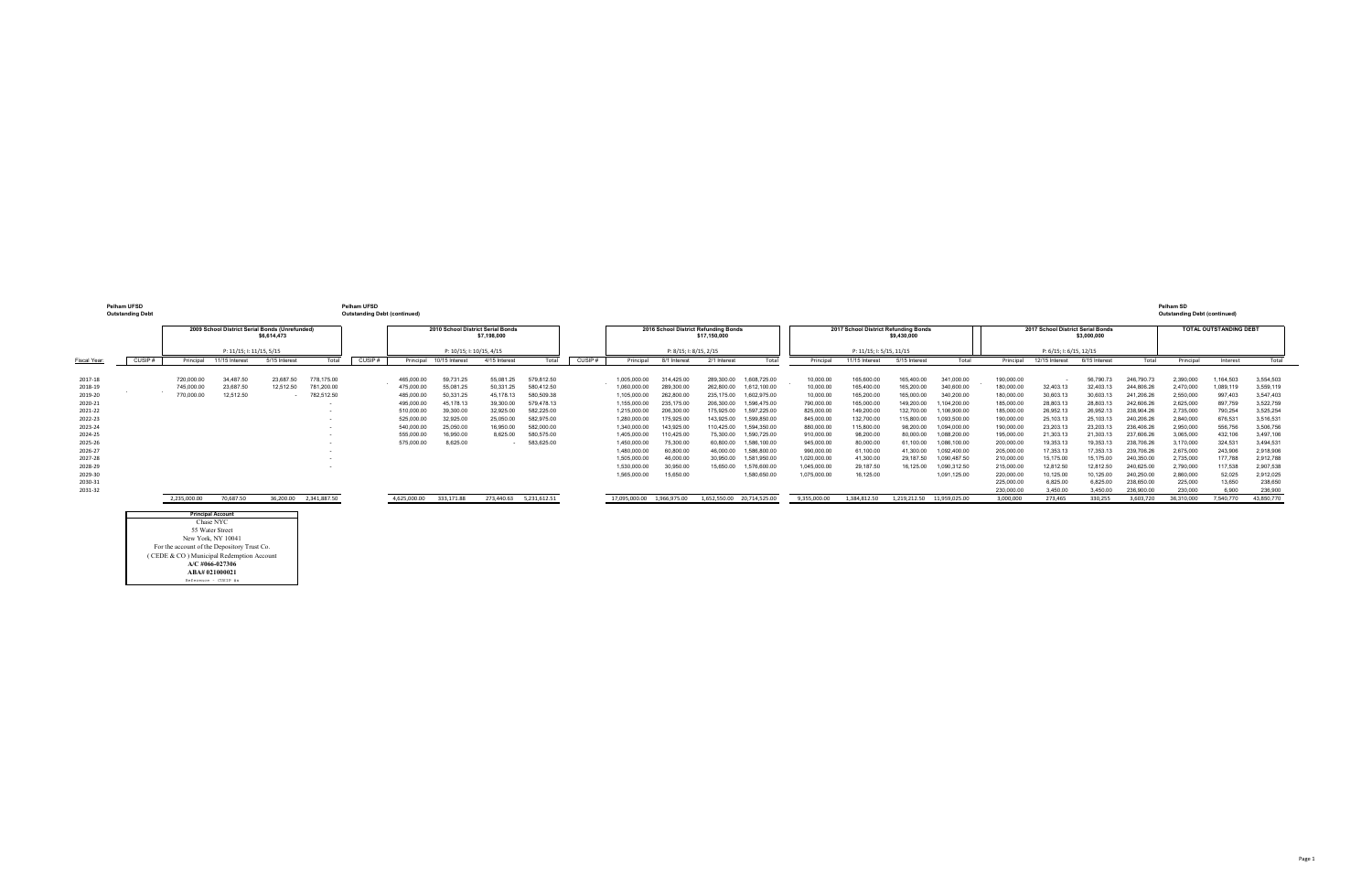# **CURRENT AND PROJECTED BUILDING AID TABLE**

|              |                  |                   | BLD3 (7/1/2000-6/30/2005) |                                  | <b>BLD4</b> (on or after 7/1/2005) |                                          | <b>BCS</b>         |
|--------------|------------------|-------------------|---------------------------|----------------------------------|------------------------------------|------------------------------------------|--------------------|
|              |                  | <b>Aid Ratio</b>  |                           | <b>Aid Ratio</b>                 |                                    | <b>Aid Ratio</b>                         |                    |
| FY Ending    |                  | 0.439             |                           | 0.439                            |                                    | 0.439                                    |                    |
| 06/30        | <b>TOTAL</b>     | <b>BLD3 Total</b> | <b>PROSPECTIVE</b>        | <b>BLD4 Total</b>                | <b>PROSPECTIVE</b>                 | <b>BCS Total</b>                         | <b>PROSPECTIVE</b> |
| 2018         | 1,944,316        | 994,498           | 994,498                   | 939,331                          | 939,331                            | 9,385                                    |                    |
| 2019         | 2,027,982        | 994,498           | 994,498                   | 1,033,485                        | 1,033,485                          |                                          |                    |
| 2020         | 1,512,300        | 487,147           | 487,147                   | 1,025,154                        | 1,025,154                          |                                          |                    |
| 2021         | 1,030,482        | 10,088            | 10,088                    | 1,020,394                        | 1,020,394                          |                                          |                    |
| 2022         | 1,030,482        | 10,088            | 10,088                    | 1,020,394                        | 1,020,394                          |                                          |                    |
| 2023         | 1,030,482        | 10,088            | 10,088                    | 1,020,394                        | 1,020,394                          |                                          |                    |
| 2024         | 1,030,482        | 10,088            | 10,088                    | 1,020,394                        | 1,020,394                          |                                          |                    |
| 2025         | 1,026,004        | 10,088            | 10,088                    | 1,015,916                        | 1,015,916                          |                                          |                    |
| 2026         | 318,767          | 10,088            | 10,088                    | 308,679                          | 308,679                            |                                          |                    |
| 2027         | 129,841          | 10,088            | 10,088                    | 119,753                          | 119,753                            |                                          |                    |
| 2028         | 129,841          | 10,088            | 10,088                    | 119,753                          | 119,753                            |                                          |                    |
| 2029         | 129,841          | 10,088            | 10,088                    | 119,753                          | 119,753                            |                                          |                    |
| 2030         | 129,841          | 10,088            | 10,088                    | 119,753                          | 119,753                            |                                          |                    |
| 2031         | 129,841          | 10,088            | 10,088                    | 119,753                          | 119,753                            |                                          |                    |
| 2032         | 117,041          | 10,088            | 10,088                    | 106,953                          | 106,953                            |                                          |                    |
| 2033         | 104,241          | 10,088            | 10,088                    | 94,154                           | 94,154                             |                                          |                    |
| 2034         | 10,088           | 10,088            | 10,088                    |                                  |                                    |                                          |                    |
| 2035         | 5,044            | 5,044             | 5,044                     |                                  |                                    |                                          |                    |
| 2036         |                  |                   |                           |                                  |                                    |                                          |                    |
| 2037         |                  |                   |                           |                                  |                                    |                                          |                    |
| 2038         |                  |                   |                           |                                  |                                    |                                          |                    |
| 2039         |                  |                   |                           |                                  | $\overline{a}$                     |                                          |                    |
| 2040         |                  |                   |                           |                                  |                                    |                                          |                    |
| 2041         |                  |                   |                           |                                  |                                    |                                          |                    |
| 2042         |                  |                   |                           |                                  |                                    |                                          |                    |
| 2043         |                  |                   |                           |                                  |                                    |                                          |                    |
| 2044         |                  |                   |                           |                                  |                                    |                                          |                    |
| 2044         |                  |                   |                           |                                  |                                    |                                          |                    |
| <b>TOTAL</b> | \$<br>11,836,915 | \$<br>2,622,415   | $\zeta$<br>2,622,415      | $\ddot{\bm{\zeta}}$<br>9,204,013 | $\zeta$<br>9,204,013               | $\overline{\boldsymbol{\zeta}}$<br>9,385 | \$                 |

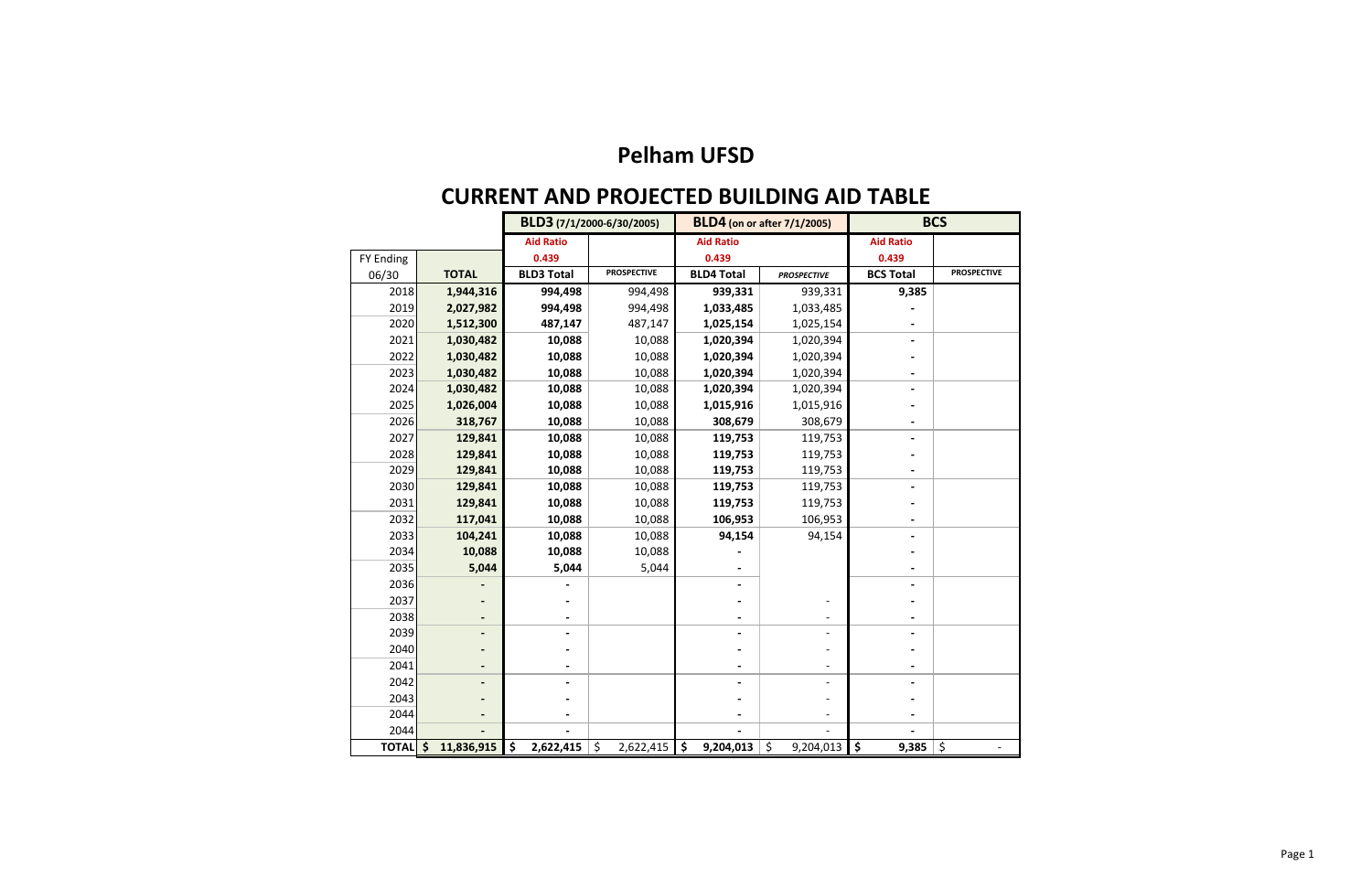#### **PROSPECTIVE PROJECT AMORTIZATION**

|                | http://www.nysed.gov/STATEAID/DIST/prosp/661601.htm |                 |                                |                                     |         |                    |           |               |                                                                         |                         |                                                                            |                 |            |                     |                                                                                                                                 |                                   |                     |                                |                       |                 |              |               |                                    |    |                                      |  |
|----------------|-----------------------------------------------------|-----------------|--------------------------------|-------------------------------------|---------|--------------------|-----------|---------------|-------------------------------------------------------------------------|-------------------------|----------------------------------------------------------------------------|-----------------|------------|---------------------|---------------------------------------------------------------------------------------------------------------------------------|-----------------------------------|---------------------|--------------------------------|-----------------------|-----------------|--------------|---------------|------------------------------------|----|--------------------------------------|--|
| Date-9/12/2017 |                                                     |                 |                                |                                     |         |                    |           |               | \$ 1,933,829 \$ 2,027,982                                               |                         |                                                                            |                 |            |                     |                                                                                                                                 |                                   |                     |                                |                       |                 |              |               |                                    |    |                                      |  |
|                |                                                     |                 |                                |                                     |         |                    |           |               |                                                                         |                         |                                                                            |                 |            |                     |                                                                                                                                 |                                   |                     |                                |                       |                 |              |               |                                    |    |                                      |  |
|                |                                                     |                 |                                |                                     |         |                    |           |               | 14                                                                      | 15                      | 16                                                                         | 17              | 18         | 19                  | 20                                                                                                                              | 21                                | 22                  | 23                             | 24                    | 25              | 26           | 27            | 28                                 | 29 | 30                                   |  |
|                |                                                     |                 |                                |                                     |         |                    |           |               |                                                                         |                         |                                                                            |                 |            |                     |                                                                                                                                 |                                   |                     |                                |                       |                 |              |               |                                    |    |                                      |  |
|                |                                                     |                 | Amortized                      |                                     | Assumed |                    | Contracts | SA-139        |                                                                         |                         |                                                                            |                 |            |                     |                                                                                                                                 |                                   |                     |                                |                       |                 |              |               |                                    |    |                                      |  |
| Proj.#         | Name                                                | Vote            | <b>Principal</b>               | <b>Capital Outlay</b> Interest Rate |         | CAD                | Signed    | Received      | 2017-18                                                                 | 2018-19                 | 2019-20                                                                    | 2020-21         | 2021-22    | 2022-23             | 2023-24                                                                                                                         | 2024-25                           | 2025-26             | 2026-27                        | 2027-28               | 2028-29         | 2029-30      | 2030-31       | 2031-32                            |    | 2032-33 2033-34 2034-35              |  |
|                |                                                     |                 |                                |                                     |         |                    |           |               |                                                                         |                         |                                                                            |                 |            |                     |                                                                                                                                 |                                   |                     |                                |                       |                 |              |               |                                    |    |                                      |  |
|                |                                                     |                 |                                |                                     |         |                    |           |               |                                                                         |                         |                                                                            |                 |            |                     |                                                                                                                                 |                                   |                     |                                |                       |                 |              |               |                                    |    |                                      |  |
| <b>BLD3</b>    | 0.397                                               |                 |                                |                                     |         |                    |           |               |                                                                         |                         |                                                                            |                 |            |                     |                                                                                                                                 |                                   |                     |                                |                       |                 |              |               |                                    |    |                                      |  |
|                |                                                     |                 |                                |                                     |         |                    |           |               |                                                                         |                         |                                                                            |                 |            |                     |                                                                                                                                 |                                   |                     |                                |                       |                 |              |               |                                    |    |                                      |  |
| 0001-018       | Senior High School                                  |                 | $03/20/02$ \$ 26,765,029 \$    |                                     |         | $0.03875$ 10/09/03 | 03/26/04  |               | $03/31/04$ \$ 2,369,622 \$ 2,369,622 \$ 1,184,811                       |                         |                                                                            |                 |            |                     |                                                                                                                                 |                                   |                     |                                |                       |                 |              |               |                                    |    |                                      |  |
| 0001-019       | Senior High School                                  | 03/20/02        | $303,673$ \$                   | $\sim$                              | 0.03875 | 05/28/03           | 07/21/03  | $09/23/03$ \$ | $26,886$ \$                                                             | 26,886                  |                                                                            |                 |            |                     |                                                                                                                                 |                                   |                     |                                |                       |                 |              |               |                                    |    |                                      |  |
| 0002-009       | Hutchinson School                                   | $03/20/02$ \$   | $141,437$ \$                   |                                     | 0.03875 | 10/09/03           | 03/26/04  | $03/31/04$ \$ |                                                                         | $12,522$ \$ $12,522$ \$ | 6,261                                                                      |                 |            |                     |                                                                                                                                 |                                   |                     |                                |                       |                 |              |               |                                    |    |                                      |  |
| 0002-010       | <b>Hutchinson School</b>                            | $03/20/02$ \$   | $21,412$ \$                    | $\sim$                              | 0.03875 | 05/28/03           | 07/21/03  | $09/23/03$ \$ | $1.896$ $\frac{1}{5}$                                                   | 1.896                   |                                                                            |                 |            |                     |                                                                                                                                 |                                   |                     |                                |                       |                 |              |               |                                    |    |                                      |  |
| 0003-010       | <b>Colonial School</b>                              | $03/20/02$ \$   | $108,330$ \$                   |                                     | 0.03875 | 10/09/03           | 03/26/04  | $03/31/04$ \$ | $9,590$ \$                                                              | $9,590$ \$              | 4.795                                                                      |                 |            |                     |                                                                                                                                 |                                   |                     |                                |                       |                 |              |               |                                    |    |                                      |  |
| 0003-011       | <b>Colonial School</b>                              | $03/20/02$ \$   | $101,944$ \$                   | $\sim$                              | 0.03875 | 05/28/03           | 07/21/03  | $09/23/03$ \$ | $9,026$ \$                                                              | 9,026                   |                                                                            |                 |            |                     |                                                                                                                                 |                                   |                     |                                |                       |                 |              |               |                                    |    |                                      |  |
| 0005-009       | Prospect Hill                                       | 03/20/02        | 130,863 \$                     |                                     | 0.03875 | 10/09/03           | 03/26/04  | $03/31/04$ \$ | 11,586 \$                                                               | 11,586 \$               | 5,793                                                                      |                 |            |                     |                                                                                                                                 |                                   |                     |                                |                       |                 |              |               |                                    |    |                                      |  |
| 0005-010       | Prospect Hill                                       | 03/20/02        | 434.783 \$                     |                                     | 0.03875 | 05/28/03           | 07/21/03  | 09/23/03      | 38.494 \$<br>s.                                                         | 38.494                  |                                                                            |                 |            |                     |                                                                                                                                 |                                   |                     |                                |                       |                 |              |               |                                    |    |                                      |  |
| 0015-001       | <b>Hutchinson School</b>                            | 03/20/02        | 448,389 \$                     |                                     | 0.03875 | 10/09/03           | 03/26/04  | 03/31/04      | s.                                                                      |                         | 25,410 \$ 25,410 \$ 25,410 \$ 25,410 \$ 25,410 \$ 25,410 \$                |                 |            |                     | 25.410 \$                                                                                                                       |                                   | 25.410 \$ 25.410 \$ |                                | 25.410 \$ 25.410 \$   | 25.410 \$       | 25.410 \$    | 25.410 \$     |                                    |    | 25.410 \$ 25.410 \$ 25.410 \$12.705  |  |
|                |                                                     | BLD3            |                                |                                     |         |                    |           |               | \$ 2,505,032 \$ 2,505,032 \$ 1,227,070 \$ 25,410 \$ 25,410 \$ 25,410 \$ |                         |                                                                            |                 |            |                     | 25,410 \$                                                                                                                       |                                   | 25,410 \$ 25,410 \$ | 25,410 \$                      | 25,410 \$             | 25,410 \$       | 25,410 \$    | 25,410 \$     |                                    |    | 25,410 \$ 25,410 \$ 25,410 \$ 12,705 |  |
|                |                                                     | 0.397           |                                |                                     |         |                    |           |               |                                                                         |                         |                                                                            |                 |            |                     |                                                                                                                                 |                                   |                     |                                |                       |                 |              |               |                                    |    |                                      |  |
|                | <b>BLD3 Prospective Building Aid</b>                |                 |                                |                                     |         |                    |           |               |                                                                         |                         | 994.498 \$ 994.498 \$ 487.147 \$                                           | 10.088 \$       | 10.088 \$  | 10.088 \$           | 10.088                                                                                                                          | 10.088                            | 10.088              | 10.088<br>$\ddot{\phantom{1}}$ | 10.088 \$             | 10.088          | 10.088       | 10.088        |                                    |    | 10.088 \$ 10.088 \$ 10.088 \$ 5.044  |  |
| <b>BLD4</b>    | 0.397                                               |                 |                                |                                     |         |                    |           |               | 2017-18                                                                 | 2018-19                 | 2019-20                                                                    | 2020-21         | 2021-22    | 2022-23             | 2023-24                                                                                                                         | 2024-25                           | 2025-26             | 2026-27                        | 2027-28               | 2028-29         | 2029-30      | 2030-31       | 2031-32                            |    | 2032-33 2033-34 2034-35              |  |
| 0001-020       | Senior High School                                  | 05/16/06        | 78,706                         | 75,650                              | 0.04000 | 06/21/06           | 07/28/06  | $12/01/09$ \$ | 7,028                                                                   | 7,028 \$                | 7,028 \$                                                                   | 7,028 \$        | 7,028 \$   | 7,028 \$            | 7.028                                                                                                                           |                                   |                     |                                |                       |                 |              |               |                                    |    |                                      |  |
| 0001-022       | Senior High School                                  |                 | $05/20/08$ \$ 7,682,004 \$     | $\sim$                              | 0.03000 | 12/14/09           | 02/22/10  | $04/19/10$ \$ | 639.744 \$                                                              |                         | $639.744$ $\pm$ 639.744 $\pm$                                              | 639.744 S       | 639.744 \$ | 639.744 S           |                                                                                                                                 | $639,744$ \$ $639,744$ \$ 319,872 |                     |                                |                       |                 |              |               |                                    |    |                                      |  |
| 0001-025       | Senior High School                                  |                 | $05/20/08$   \$ 5,582,497   \$ | 841,527                             | 0.03500 | 03/27/09           | 05/05/09  | $09/25/09$ \$ | 481.544 S                                                               |                         | $481.544$   \$ $481.544$   \$ $481.544$   \$ $481.544$   \$ $481.544$   \$ |                 |            |                     |                                                                                                                                 | 481.544 \$481.544                 |                     |                                |                       |                 |              |               |                                    |    |                                      |  |
| 0001-026       | Senior High School                                  |                 | $04/22/08$ \$ 2,753,567 \$     | $\sim$                              | 0.03500 | 01/01/09           | 04/02/09  | $09/25/09$ \$ |                                                                         |                         |                                                                            |                 |            |                     | 237,522 \$ 237,522 \$ 237,522 \$ 237,522 \$ 237,522 \$ 237,522 \$ 237,522 \$ 237,522                                            |                                   |                     |                                |                       |                 |              |               |                                    |    |                                      |  |
| 0001-027       | Senior High School                                  |                 | $05/20/08$ \$ 2,667,451 \$     | $\sim$                              | 0.03000 | 07/21/09           | 02/22/10  | $04/19/10$ \$ |                                                                         |                         |                                                                            |                 |            |                     | $222,140$ \$ 222,140 \$ 222,140 \$ 222,140 \$ 222,140 \$ 222,140 \$ 222,140 \$ 222,140 \$ 222,140                               |                                   | 111,070             |                                |                       |                 |              |               |                                    |    |                                      |  |
| 0001-029       | Senior High School                                  | $04/22/08$ \$   | $98.577$ \$                    | $\sim$                              | 0.03500 | 10/02/08           | 12/16/08  | $02/16/10$ \$ | $8.504$ S                                                               | $8.504$ $\pm$           | $8.504$ $\pm$                                                              | $8.504$ $\pm$   | 8.504      | $8.504$ $\pm$<br>١s | $8.504$ $\pm$                                                                                                                   | 4.252                             |                     |                                |                       |                 |              |               |                                    |    |                                      |  |
| 0001-031       | Senior High School                                  | $05/21/13$ \$   | $364,347$ \$                   | 356,285                             |         | $0.02250$ 05/12/14 | 06/30/14  | $03/29/16$ \$ |                                                                         |                         |                                                                            |                 |            |                     | $28,754$ \$ 28,754 \$ 28,754 \$ 28,754 \$ 28,754 \$ 28,754 \$ 28,754 \$ 28,754 \$                                               |                                   | 28,754 \$           | 28.754                         | $28.754$ \$           | $28,754$ \$     | $28.754$ \$  | $28.754$ \$   | 14.377                             |    |                                      |  |
| 0001-033       | Senior High School                                  | $05/17/16$ \$   | 2,600,000 \$                   | $\sim$                              | $\sim$  |                    |           | By 10/15/17   |                                                                         |                         |                                                                            |                 |            |                     | $ \;$ \$ 205,541 $ \;$ \$ 205,541 $ \;$ \$ 205,541 $ \;$ \$ 205,541 $ \;$ \$ 205,541 $ \;$ \$ 205,541 $ \;$ \$ 205,541 $ \;$ \$ |                                   | 205,541 \$          | 205,541 \$                     | 205,541 \$            | 205,541 \$      | $205,541$ \$ |               | 205,541   \$205,541   \$205,541    |    |                                      |  |
| 0001-034       | Senior High School                                  | $05/17/16$ \$   | $400.000$ S                    | $\sim$                              | $\sim$  |                    |           | By 10/15/17   |                                                                         |                         |                                                                            |                 | $31.622$ S | 31.622 S            | $31.622$ \$                                                                                                                     | $31.622$ S                        | 31.622 S            | $31.622$ \$                    | $31.622$ \$           | $31.622$ S      | $31.622$ S   |               | $31.622$   \$ $31.622$   \$ 31.622 |    |                                      |  |
| 0002-012       | <b>Hutchinson School</b>                            | $05/20/08$ \$   | 359,762 \$                     | $\sim$ $-$                          |         | $0.03000$ 07/21/09 | 04/27/10  | $09/17/10$ \$ |                                                                         |                         |                                                                            |                 |            |                     | 29,960 \$ 29,960 \$ 29,960 \$ 29,960 \$ 29,960 \$ 29,960 \$ 29,960 \$                                                           | 29,960 \$                         | 14.980              |                                |                       |                 |              |               |                                    |    |                                      |  |
|                |                                                     |                 |                                |                                     |         |                    |           |               |                                                                         |                         |                                                                            |                 |            |                     |                                                                                                                                 |                                   |                     |                                |                       |                 |              |               |                                    |    |                                      |  |
|                |                                                     |                 | $151,404$ \$                   | $\sim$                              |         |                    |           | $09/25/09$ \$ |                                                                         |                         |                                                                            |                 |            |                     | $13,060$ \$ $13,060$ \$ $13,060$ \$ $13,060$ \$ $13,060$ \$ $13,060$ \$ $13,060$ \$ $13,060$ \$ $13,060$                        |                                   |                     |                                |                       |                 |              |               |                                    |    |                                      |  |
| 0002-014       | <b>Hutchinson School</b>                            | $04/22/08$ \$   |                                |                                     |         | $0.03500$ 01/09/09 | 04/02/09  |               |                                                                         |                         |                                                                            |                 |            |                     |                                                                                                                                 |                                   |                     |                                |                       |                 |              |               |                                    |    |                                      |  |
| 0002-015       | Hutchinson School                                   | $05/21/13$ \$   | $128,433$ \$                   | 125,591                             | 0.02250 | 05/12/14           | 06/30/14  | $03/29/16$ \$ | $10,136$ \$                                                             |                         |                                                                            |                 |            |                     | $10,136 \mid \xi$ $10,136 \mid \xi$ $10,136 \mid \xi$ $10,136 \mid \xi$ $10,136 \mid \xi$ $10,136 \mid \xi$ $10,136 \mid \xi$   |                                   | $10,136$ \$         | $10,136$ \$                    | $10,136$ \$           | $10,136$ \$     | $10,136$ \$  |               | $10.136$ $\pm$ 5.068               |    |                                      |  |
| 0003-010       | <b>Colonial School</b>                              | $03/20/02$   \$ | $108,330$ \$                   | $\sim$                              | 0.03875 | 10/09/03           | 03/26/04  | $03/31/04$ \$ | $9.560$ $\pm$                                                           |                         | $9.560 \, \text{S}$ 4.795                                                  |                 |            |                     |                                                                                                                                 |                                   |                     |                                |                       |                 |              |               |                                    |    |                                      |  |
| 0003-011       | <b>Colonial School</b>                              | $03/20/02$ \$   | $101,944$ \$                   | $\sim$                              | 0.03875 | 05/28/03           | 07/21/03  | $09/23/03$ \$ | $9,026$ \$                                                              | 9.026                   |                                                                            |                 |            |                     |                                                                                                                                 |                                   |                     |                                |                       |                 |              |               |                                    |    |                                      |  |
| 0003-012       | <b>Colonial School</b>                              |                 | $05/22/08$ \$ 3,579,423 \$     | $\sim$                              | 0.03500 | 06/09/09           | 09/04/09  | $09/25/09$ \$ |                                                                         |                         |                                                                            |                 |            |                     | 308,760 S 308,760 S 308,760 S 308,760 S 308,760 S 308,760 S 308,760 S 308,760 S                                                 |                                   |                     |                                |                       |                 |              |               |                                    |    |                                      |  |
|                |                                                     |                 |                                |                                     |         |                    |           |               |                                                                         |                         |                                                                            |                 |            |                     |                                                                                                                                 |                                   |                     |                                |                       |                 |              |               |                                    |    |                                      |  |
| 0003-014       | Colonial School                                     | $05/21/13$ \$   | $111.098$ \$                   | 108.640                             | 0.02250 | 05/12/14           | 06/30/14  | $03/29/16$ \$ | $8.768$ S                                                               | $8.768$ S               | $8.768$ \$                                                                 | 8.768 \$        | $8.768$ S  | 8.768 \$            | $8.768$ S                                                                                                                       | $8.768$ S                         | 8.768 \$            | 8.768 \$                       | $8.768$ S             | 8.768 \$        | $8.768$ S    | $8.768$ S     | 4.384                              |    |                                      |  |
| 0004-008       | Siwanoy School                                      | $03/20/02$ \$   | $162,522$ \$                   | $\sim$                              | 0.03875 | 10/09/03           | 03/26/04  | $03/31/04$ \$ | $14.388$ $\pm$                                                          | $14,388$ \$             | 7,194                                                                      |                 |            |                     |                                                                                                                                 |                                   |                     |                                |                       |                 |              |               |                                    |    |                                      |  |
| 0004-009       | Siwanoy School                                      | 05/20/08 \$     | 319,388 \$                     |                                     | 0.03000 | 07/21/09           | 04/27/10  | 09/17/10 \$   | 26,598 \$                                                               | 26,598 \$               | 26,598 \$                                                                  | 26,598 \$       | 26,598 \$  | 26,598 \$           | 26,598 \$                                                                                                                       | 26,598 \$                         | 13,299              |                                |                       |                 |              |               |                                    |    |                                      |  |
| 0004-010       | Siwanov School                                      | $04/22/08$ \$   | $929.565$ \$                   | $\sim$                              | 0.03500 | 01/09/09           | 04/02/09  | $09/25/09$ \$ | $80.184$ \$                                                             | $80.184$ \$             | $80.184$ \$                                                                | $80.184$ \$     | 80.184     | $80.184$ \$         | $80.184$ \$                                                                                                                     | 80.184                            |                     |                                |                       |                 |              |               |                                    |    |                                      |  |
| 0004-013       | Siwanoy School                                      | $05/21/13$ \$   | 127,726 \$                     | 124,900                             | 0.02250 | 05/12/14           | 06/30/14  | 03/29/16      | 10.080<br>- S                                                           | 10.080                  | 10.080                                                                     | 10.080          | 10.080     | 10.080              | 10.080                                                                                                                          | 10.080                            | 10,080              | 10.080 \$                      | 10.080 \$             | 10.080 \$       | 10.080 \$    | 10.080 \$     | 5.040                              |    |                                      |  |
| 0005-011       | Prospect Hill                                       | 05/20/08        | 400,168 \$<br>- S              |                                     | 0.03000 | 07/21/09           | 04/27/10  | 09/17/10      | $33,326$ \$<br>s.                                                       | $33,326$ \$             | 33,326 \$                                                                  | 33,326 \$       | 33,326 \$  | 33,326 \$           | $33,326$ \$                                                                                                                     | $33,326$ \$                       | 16,663              |                                |                       |                 |              |               |                                    |    |                                      |  |
| 0005-013       | Prospect Hill                                       | 04/22/08        | 94.911 \$                      |                                     | 0.03500 | 01/09/09           | 04/02/09  | 09/25/09      | 8.186<br>s.                                                             | 8.186                   | 8.186                                                                      | 8.186           | 8.186      | 8.186               | 8.186                                                                                                                           | 8.186                             |                     |                                |                       |                 |              |               |                                    |    |                                      |  |
| 0005-015       | Prospect Hill                                       | 05/21/13        | 85.445 \$                      | 83.554                              | 0.02250 | 05/12/14           | 06/30/14  | 03/29/16      | $6.744 \quad S$<br>s.                                                   | $6.744 \quad S$         | 6,744 \$                                                                   | $6.744 \quad S$ | 6.744 \$   | $6.744 \quad S$     | 6.744                                                                                                                           | $6.744$ \$<br>- S                 | $6.744 \quad S$     | 6.744                          | $6.744 \quad S$<br>s. | $6.744 \quad S$ | 6.744        | 6.744 S<br>s. | 3.372                              |    |                                      |  |
|                |                                                     |                 |                                |                                     |         |                    |           |               |                                                                         |                         |                                                                            |                 |            |                     |                                                                                                                                 |                                   |                     |                                |                       |                 |              |               |                                    |    |                                      |  |

#### **\$ 965,176 \$ 956,845 \$ 952,086 \$ 952,086 \$ 952,086 \$ 952,086 \$ 947,608 \$ 308,679 \$ 119,753 \$ 119,753 \$**

|          |                                      | BLD4            |                |         |                      |          |               |             |             |                       |           |              | \$   2,194,012   \$  2,431,175   \$  2,410,190   \$  2,398,201   \$  2,398,201   \$  2,398,201   \$   2,386,921   \$ |             |            |                                                                                                                                                        | 777,529 \$ 301,645 \$ 301,645 \$                                                                                |                          | 301,645 \$ | 301,645 \$ | 301,645 \$ 269,404 \$237,163 \$ - \$ -                                               |     |
|----------|--------------------------------------|-----------------|----------------|---------|----------------------|----------|---------------|-------------|-------------|-----------------------|-----------|--------------|----------------------------------------------------------------------------------------------------------------------|-------------|------------|--------------------------------------------------------------------------------------------------------------------------------------------------------|-----------------------------------------------------------------------------------------------------------------|--------------------------|------------|------------|--------------------------------------------------------------------------------------|-----|
|          | <b>BLD4 Prospective Building Aid</b> | 0.397           |                |         |                      |          |               |             |             |                       |           |              |                                                                                                                      |             |            | 871,023 \$ 965,176 \$ 956,845 \$ 952,086 \$ 952,086 \$ 952,086 \$ 952,086 \$ 947,608 \$ 308,679 \$ 119,753 \$ 119,753 \$ 119,753 \$ 119,753 \$ 119,753 |                                                                                                                 |                          |            |            | $119.753 \quad S \quad 106.953 \quad S \quad 94.154 \quad S \quad - \quad S \quad -$ |     |
|          |                                      |                 |                |         |                      |          |               |             |             |                       |           |              |                                                                                                                      |             |            |                                                                                                                                                        |                                                                                                                 |                          |            |            |                                                                                      |     |
| 0001-028 | Senior High School                   | 12/09/08        | $1,243,778$ \$ | 0.03500 | 04/02/09             | 04/22/09 | 09/25/09      | 107,288     | 107,288     | 107,288               | 107,288   | $107,288$ \$ | 107,288                                                                                                              | 107,288     | 107,288    |                                                                                                                                                        |                                                                                                                 |                          |            |            |                                                                                      |     |
| 0002-013 | Hutchinson School                    | $12/09/08$ \$   | 677,069 \$     |         | $0.03500$ 04/02/09   | 04/22/09 | $09/25/09$ \$ | $58,404$ \$ | 58,404 \$   | 58,404 \$             | 58,404    | $58,404$ \$  | 58,404                                                                                                               | 58,404      | 58,404     |                                                                                                                                                        |                                                                                                                 |                          |            |            |                                                                                      |     |
| 0003-013 | Colonial School                      | 12/09/08        | $206,288$ \$   |         | $0.03500$   04/02/09 | 04/22/09 | $09/25/09$ \$ | 17,794      | 17,794      | 17,794                | 17,794    | $17,794$ \$  | 17,794                                                                                                               | $17,794$ \$ | 17,794     |                                                                                                                                                        |                                                                                                                 |                          |            |            |                                                                                      |     |
| 0004-011 | Siwanoy School                       | 12/09/08        | $200,354$ \$   | 0.03500 | 04/02/09             | 04/22/09 | 09/25/09      | 17,282      | 17.282      | 17,282                | 17,282    | 17,282       | 17,282                                                                                                               | 17,282      | 17,282     |                                                                                                                                                        |                                                                                                                 |                          |            |            |                                                                                      |     |
| 0005-014 | Prospect Hill                        | 12/09/008       | 338,823 \$     | 0.03500 | 04/02/09             | 04/22/09 | 09/25/09      | 29,226      | 29,226 \$   | 29,226                | 29,226    | 29,226       | 29,226                                                                                                               | 29,226      | 29,226     |                                                                                                                                                        |                                                                                                                 |                          |            |            |                                                                                      |     |
|          |                                      |                 |                |         |                      |          |               |             |             |                       |           |              |                                                                                                                      |             |            |                                                                                                                                                        |                                                                                                                 |                          |            |            |                                                                                      |     |
|          |                                      |                 |                |         |                      |          |               |             |             |                       |           |              |                                                                                                                      |             |            |                                                                                                                                                        |                                                                                                                 |                          |            |            |                                                                                      |     |
|          |                                      | <b>BLD4 EPC</b> |                |         |                      |          |               | 229,994     |             | 229,994 \$ 229,994 \$ | 229,994   | 229,994 \$   | 229,994                                                                                                              | 229,994     | 229,994 \$ |                                                                                                                                                        | <b>Contract Contract Contract</b>                                                                               | <b>Contract Contract</b> |            |            |                                                                                      |     |
|          | <b>BLD4 EPC Building Aid</b>         | 0.297           |                |         |                      |          |               | 68,308      | 68,308 \$   | 68,308 \$             | 68,308    | 68,308       | 68,308                                                                                                               | 68,308      | 68,308 5   |                                                                                                                                                        | and the state of the state of the state of the state of the state of the state of the state of the state of the |                          |            |            |                                                                                      |     |
|          |                                      |                 |                |         |                      |          |               |             |             |                       |           |              |                                                                                                                      |             |            |                                                                                                                                                        |                                                                                                                 |                          |            |            |                                                                                      |     |
|          | <b>Total BLD4 Building Aid</b>       |                 |                |         |                      |          |               | 939.331     | \$1.033.485 | \$1.025.154           | 1.020.394 |              |                                                                                                                      | 1.020.3     |            |                                                                                                                                                        |                                                                                                                 |                          |            |            |                                                                                      | . . |

**Election Chapter 97 Project, no aid received until Final Cost Report is filed.**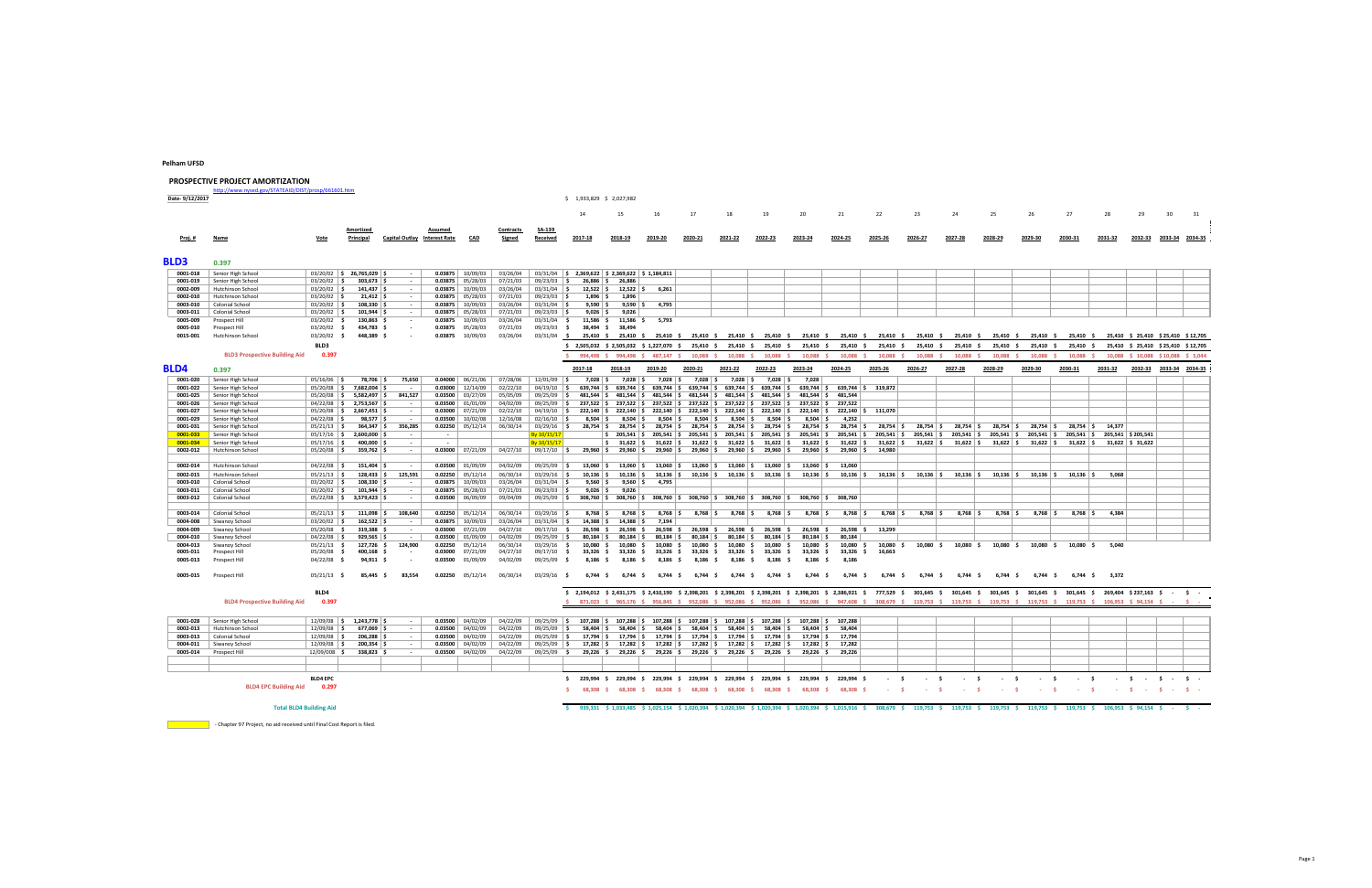| DISTRICT CODE: 661601<br><b>DISTRICT NAME: Pelham Central School District</b>                                                                                                                                                                                                                                                                                 | STATE AID<br><b>DATE:</b>                                                                 | 2018-2019<br>3/27/2019 |
|---------------------------------------------------------------------------------------------------------------------------------------------------------------------------------------------------------------------------------------------------------------------------------------------------------------------------------------------------------------|-------------------------------------------------------------------------------------------|------------------------|
| <b>SUMMARY OF BUILDING AID RATIOS</b><br><b>BUILDING AID OUTPUT REPORT (BLD-SBA)</b>                                                                                                                                                                                                                                                                          | <b>BLD-SBA</b>                                                                            |                        |
| 1. 2016-17 BUILDING AID RATIO FOR PROJECTS WITH VOTER APPROVAL<br><b>PRIOR TO 7/1/98</b>                                                                                                                                                                                                                                                                      |                                                                                           |                        |
| 8 2015 ACTUAL VALUATION<br>9 2016-17 RWADA<br>10 2015 ACTUAL VALUATION/2016-17 RWADA<br>10a Statewide Average 2015 ACTUAL VALUATION/2016-17 RWADA<br>11 ENTRY 10 / 738,000<br>12 ENTRY 10 * .510<br>13 2018-19 RWADA AID RATIO (1.000 - ENTRY 12, MAX .950)<br>14 SELECTED 2017-18 BLDG AID RATIO<br>15 SELECTED 2018-19 BLDG AID RATIO (> OF ENT13 OR ENT14) | 2,916,755,689<br>3,043<br>958,513<br>958,513<br>1<br>0.661<br>0.339<br>0.351<br>0.351 BLD |                        |
| II. 2015-16 BUILDING AID RATIO FOR PROJECTS WITH VOTER APPROVAL<br><b>ON OR AFTER 7/1/98 BUT PRIOR TO 7/1/2000</b>                                                                                                                                                                                                                                            |                                                                                           |                        |
| 16 SELECTED 2018-19 BLDG AID RATIO ENHANCED BY 10%<br><b>INCENTIVE</b><br>(ENT 15 + .100, MAX .950)                                                                                                                                                                                                                                                           |                                                                                           | 0.451 BLD10            |
| III. 2015-16 BUILDING AID RATIO FOR PROJECTS WITH VOTER APPROVAL<br>ON OR AFTER 7/1/2000 BUT PRIOR TO 7/1/2005                                                                                                                                                                                                                                                |                                                                                           |                        |
| 17 SELECTED 1999-00 BLDG AID RATIO MINUS 10%<br>18 REVISED SELECTED 2018-19 BLDG AID RATIO<br>(> OF ENT 13 OR ENT 17, MAX .950)<br>19 BUILDING AID RATIO FOR LOW WEALTH AID ELIGIBLE SCHOOL<br>DISTRICTS (LOW WEALTH DISTRICTS INCLUDE THOSE WHOSE                                                                                                            | 0.251<br>0.339                                                                            |                        |
| PUPIL WEALTH RATIO IS > 2.5 AND ALTERNATE PUPIL<br>WEALTH RATIO IS < .85) (1.263 * SEL SHARING RATIO)<br>20 2018-19 BLD3 SELECTED BUILDING AID RATIO FOR LOW<br><b>WEALTH SCHOOL DISTRICTS</b>                                                                                                                                                                | $\bf{0}$                                                                                  |                        |
| (GREATER OF ENT 18 OR ENT 19, MAX .950)<br>21 2018-19 BLD3 SELECTED BUILDING AID RATIO ENHANCED                                                                                                                                                                                                                                                               | $\bf{0}$                                                                                  |                        |
| BY 10% INCENTIVE<br>(ENT 18 + .100, MAX .950)                                                                                                                                                                                                                                                                                                                 |                                                                                           | 0.439 BLD3             |
| IV. 2015-16 BUILDING AID RATIO FOR PROJECTS WITH VOTER APPROVAL<br><b>ON OR AFTER 7/1/2005</b>                                                                                                                                                                                                                                                                |                                                                                           |                        |
| 22 HIGH NEEDS SUPPLEMENT<br>(ENT 18 * .05)<br>23 0.98 MINUS 2018-19 SEL BUILDING AID RATIO BEFORE 10%                                                                                                                                                                                                                                                         | 0.000                                                                                     |                        |
| $(0.98 - ENT 17)$                                                                                                                                                                                                                                                                                                                                             | 0                                                                                         |                        |
| 24 HIGH NEEDS SUPPLEMENTAL BUILDING AID RATIO (HNSBAR)<br>(LESSER OF ENT 23 OR ENT 22)<br>25 SELECTED 2018-19 BUILDING AID RATIO BEFORE 10% PLUS                                                                                                                                                                                                              | 0.000                                                                                     |                        |
| (ENT 18 + ENT 24)<br><b>HNSBAR</b><br>26 SELECTED 2018-19 BUILDING AID RATIO + HNSBAR ENHANCED                                                                                                                                                                                                                                                                | 0.000                                                                                     |                        |

**BY 10% INCENTIVE (ENT 25 + .100, MAX .980)** 0.000 HNSBAR 27 2018-19 BLD4 SELECTED BUILDING AID RATIO ENHANCED BY 10% INCENTIVE (NON-HNSBAR DISTRICTS) (ENT 21) **0.439 BLD4**